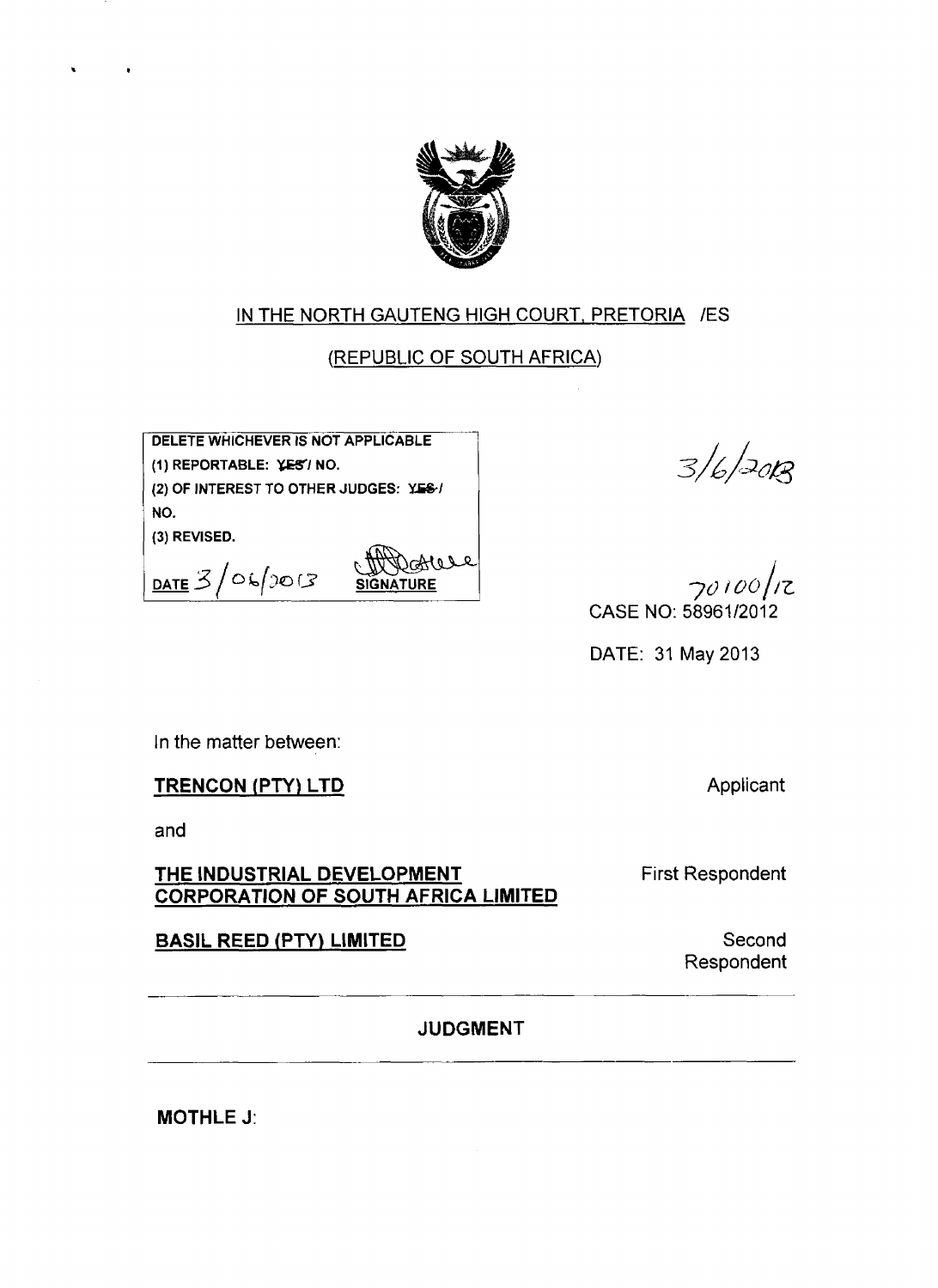- 1. This application concerns a review of a decision to award a tender. The Applicant ("*Trencon*") seeks an order reviewing and setting aside a decision by the First Respondent ("/DC") to award a tender to the Second Respondent *("Basil Reed")*. Trencon further prays that in reviewing and setting aside the decision to award the tender, this Court should instead award the tender to it as provided for in Section 8 of the Promotion of Administrative Justice Act, 3 of 2000 ("*PAJA*").
- 2. IDC opposes the application, while Basil Reed filed a notice to abide the decision of this Court.

#### *BACKGROUND:*

3. During or about 18 May 2012, IDC issued a public invitation under reference number:T27/07/12 to prospective building contractors, requesting for proposals ("RFP"), from construction entities to prequalify for the principal building contract of the IDC head office external upgrade, Sandton, Johannesburg. The RFP contained, amongst others, a provision that any application received after the closing date shall not be evaluated or assessed. The closing date was set as Monday, 4 June 2012 at 12H00.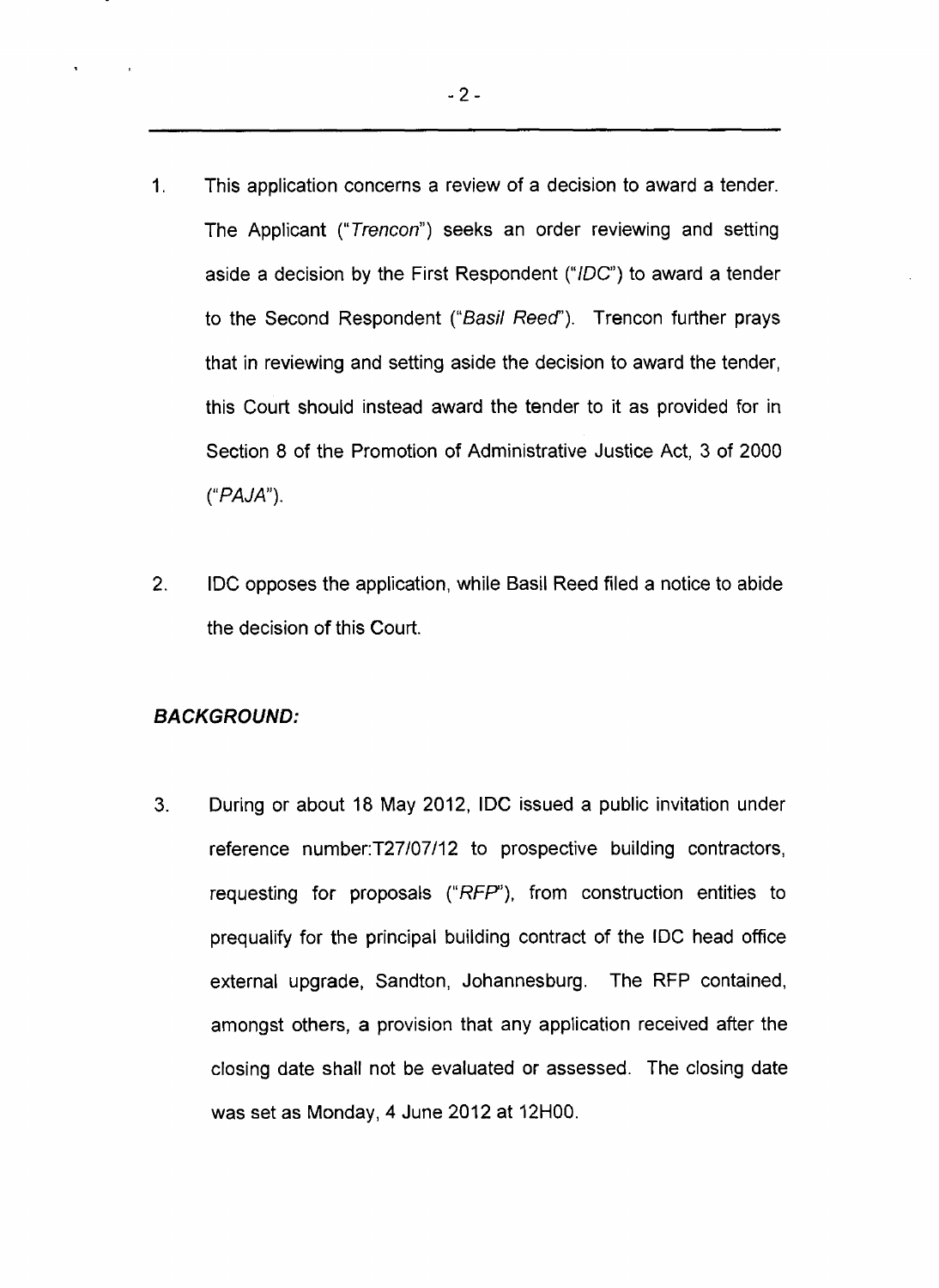- 4. The tender for these works was a two-phased process. The first phase concerned the request for proposals and short listing of companies that prepared the best proposals. These proposals were basically the profile and suitability of companies to tender for the work. The second phase was the bidding itself, which had to follow several stages of evaluation and reporting, with the necessary recommendations by various procurement committees, until the final stage, before the Executive Committee of the IDC *("Exco"),* which then took the decision to award the tender.
- 5. Trencon and other construction companies submitted their RFP on time. Basil Reed on the other hand submitted their RFP on the closing date but after the closing time. Snow Consultants, an independent consulting company whose services were engaged to assist IDC with evaluation of the RFPs and tenders, referred the matter of the late submission of Basil Reed's RFP to the IDC Procurement Committee. The Procurement Committee condoned the late submission of Basil Reed's RFP, and this construction company was shortlisted to participate in the bidding process.
- 6. Snow Consultants then shortlisted seven (7) construction companies which had presented acceptable RFPs. Trencon was Number: 3 on

*%*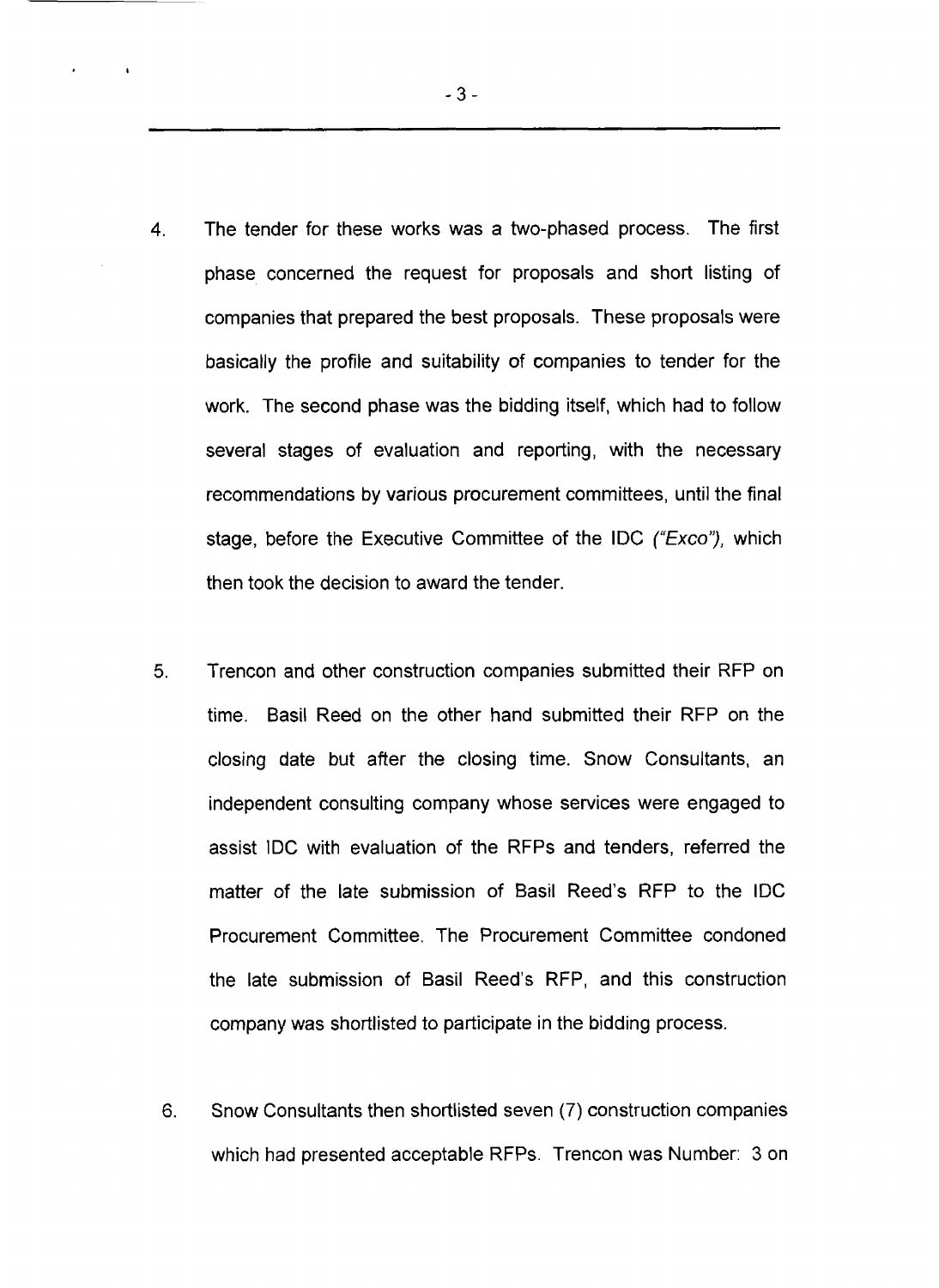the list and Basil Reed was Number 4: behind Trencon. The 7 companies were allowed to proceed to the next stage of submission of tenders.

- 7. On the  $12<sup>th</sup>$  July 2012, the IDC issued the tender document where only the 7 contractors that have been approved in terms of the RFP procedure were invited to tender. The deadline for the tender submission was initially the  $7<sup>th</sup>$  August 2012 and later extended to the 14<sup>th</sup> August 2012 at IDC's instance.
- 8. The tender document stated, amongst others, that the site handover date is 6 September 2012. Trencon contends that they determined their tender price on the basis of this scheduled date of site handover. On the  $20<sup>th</sup>$  August 2012, during the evaluation of the tenders, De Leeuw Group Quantity Surveyors *("the Quantity Surveyors"),* engaged to advise IDC during the evaluation of the tenders, sent a letter to Trencon requesting the latter to advise on the implication to its tendered price, should the site handover be delayed to 1 October 2012.
- 9. This letter from the Quantity Surveyors was directed to all bidders with the same inquiry. In response, to this enquiry, Trencon indicated that if the handover of the site is delayed from the  $6<sup>th</sup>$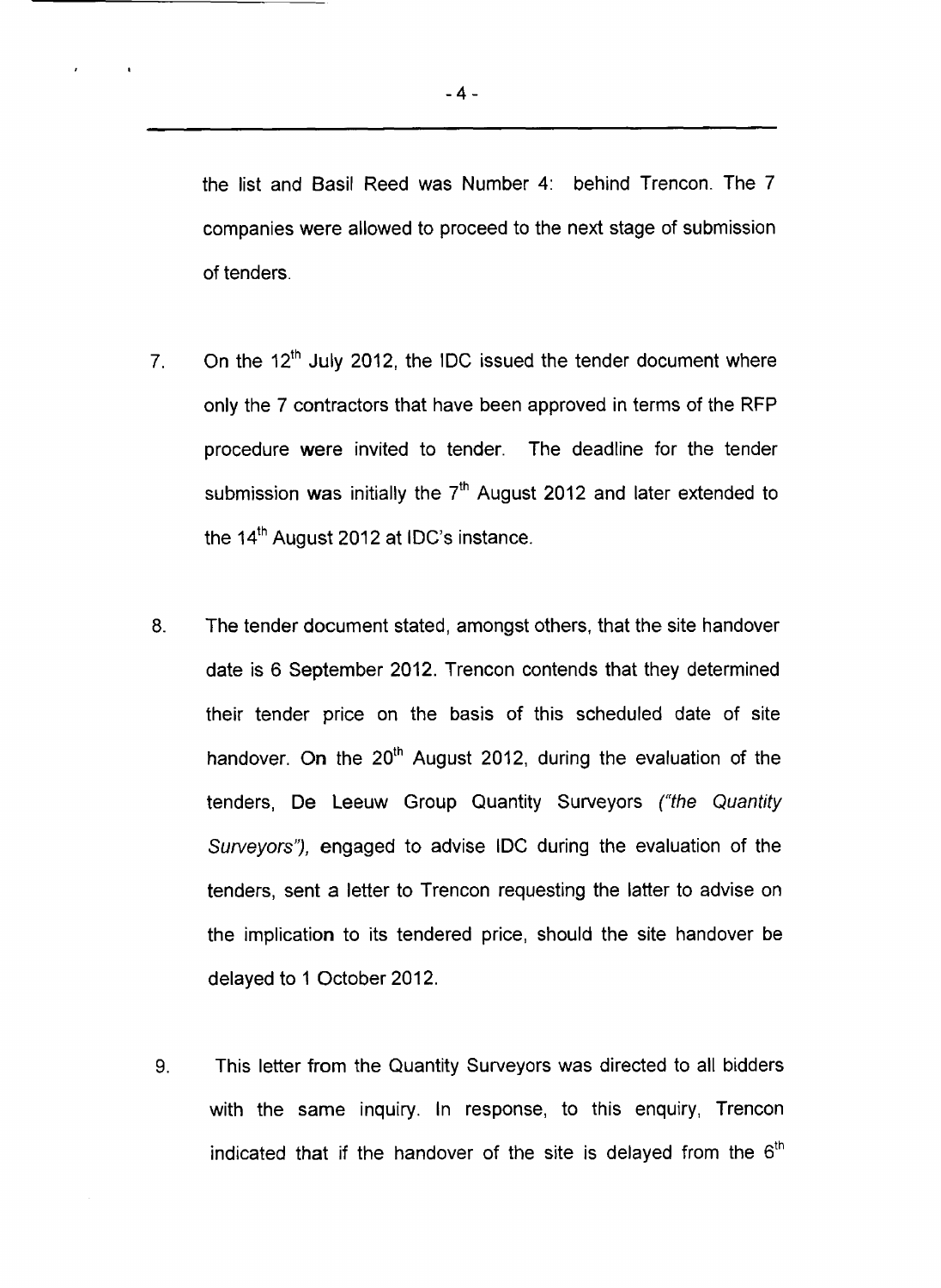September to 1 October, they would require .6% per month escalation amount, which is in the region of R315 000.00. At the same time Basil Reed indicated that their price will remain fixed, even if the site handover is delayed.

- 10. On the 30<sup>th</sup> August 2012 Snow Consultants prepared their first evaluation report. This was followed by an e-mail from IDC to Trencon, attaching a letter from the Quantity Surveyors who were still requesting clarification in regard to the escalation suggested. Trencon was requested to keep its price fixed and firm until 1 October 2012. Trencon responded by stating that their price remained fixed but calculated on the site handover date of the  $6<sup>th</sup>$ September 2012 as indicated in the tender. On the  $7<sup>th</sup>$  September 2012 Snow Consultants submitted its evaluation report in which it recommended that the tender be awarded to Trencon for an amount of R110,948,822.71 excluding VAT but including the approximately R315,000.00 for the escalation.
- 11. The Snow Consultants' report reflected that before and after making adjustments for site handover, Trencon scored most points in both instances. The Support Services of the IDC also prepared and submitted a report to the Procurement Committee in which they also recommended that the contract be awarded to Trencon subject to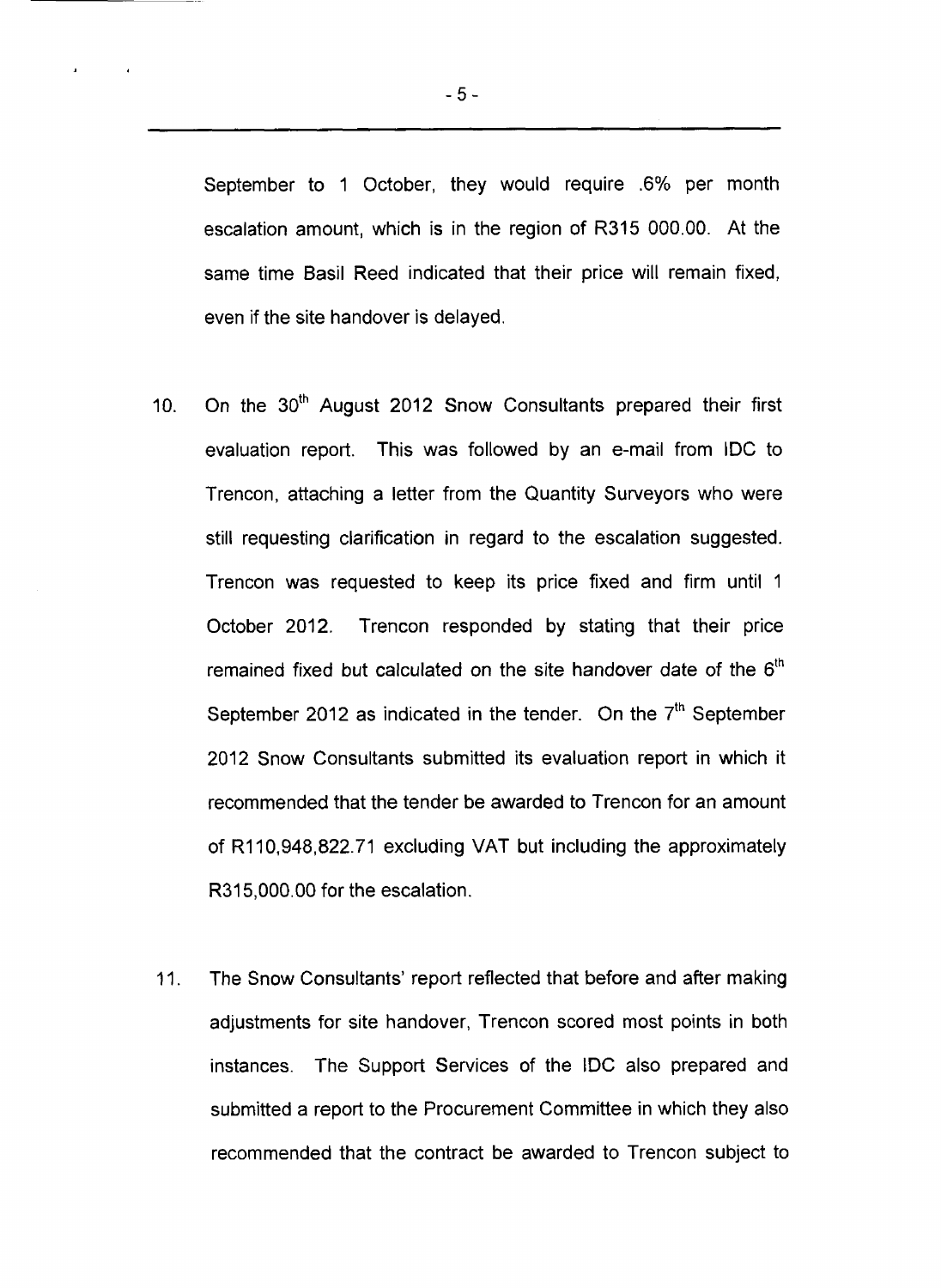two conditions stipulated by Snow Consultants. The two conditions were that Trencon was to remove conditional acceptance of revised contract award value and secondly, that an agreement be reached with the Quantity Surveyors in regard to the use of BOQ Sunscreens.

- 12. The Procurement Committee met on the 12<sup>th</sup> September 2012 to consider the recommendation of the Support Services and that of Snow Consulting. This Committee also recommended appointment of Trencon, subject to the stated conditions.
- 13. It needs to be stated that IDC, in particular the Quantity Surveyors, had not decided on a final date for site handover. They were sending out feelers to test the waters on the attitude of the bidders regarding their bid prices, in the event the site handover is delayed beyond the date stated in the tender. They regarded the possible escalation of the bid price raised by Trencon in response to the possible shift of the site handover date, as a refusal to keep the bid price firm.
- 14. On the 13<sup>th</sup> September 2012 Trencon received another e-mail from IDC informing of three possible new dates of handover as being 15 October; 1 November or 15 November 2012. Trencon was once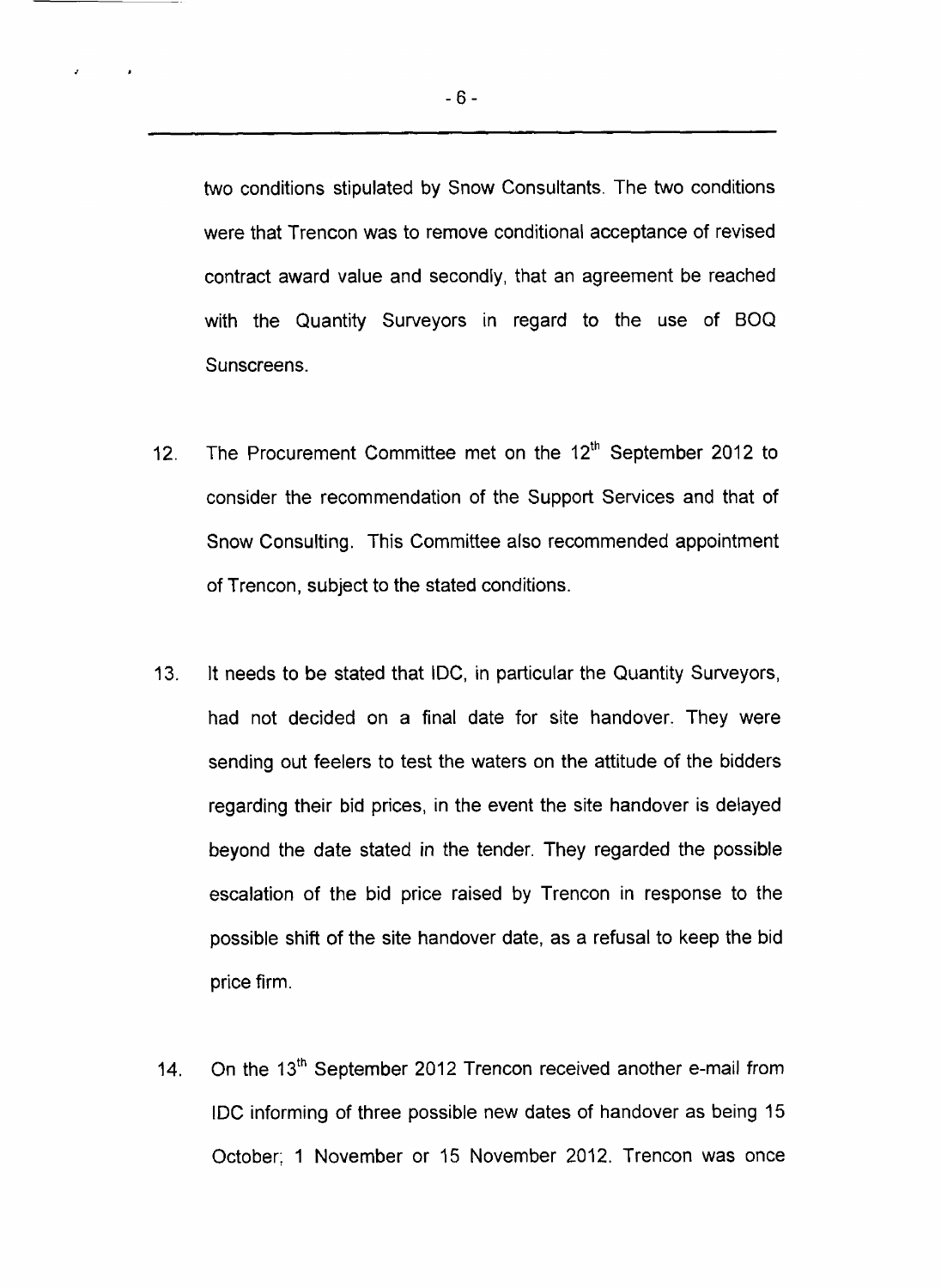more requested to indicate what its position will be in the event the site is handed over on those dates. Trencon wrote back to indicate the price implication for each of the revised scheduled dates. In the meantime, the Procurement Committee also made a recommendation to Exco, that the tender be awarded to Trencon for R111,739,422.28 excluding VAT, but subject to the stated conditions concerning the late site handover and concerns over the purchase of new sunscreens.

- 15. On the 14th September 2012 being the same day the recommendation of the Procurement Committee was made, Grant Orlando Augustine *("Augustine"),* Manager of the IDC Procurement Committee, in consultation with other managers of IDC, sought an opinion from an Attorney on the issue of the implication of the proposed escalation of the bid price by Trencon.
- 16. The appointed attorney, TGR was instructed to urgently opine on two issues, namely; an under-quoting of an element of its bill by *"the First Bidder",* and whether the conduct of *"the Second Bidder"* in providing a price escalation during the consideration of the bids, is standard practice and proper. Even though the *"First"* and *"Second"* bidders were not identified by name, it is clear that reference to the Second Bidder meant Trencon. The content of the opinion shows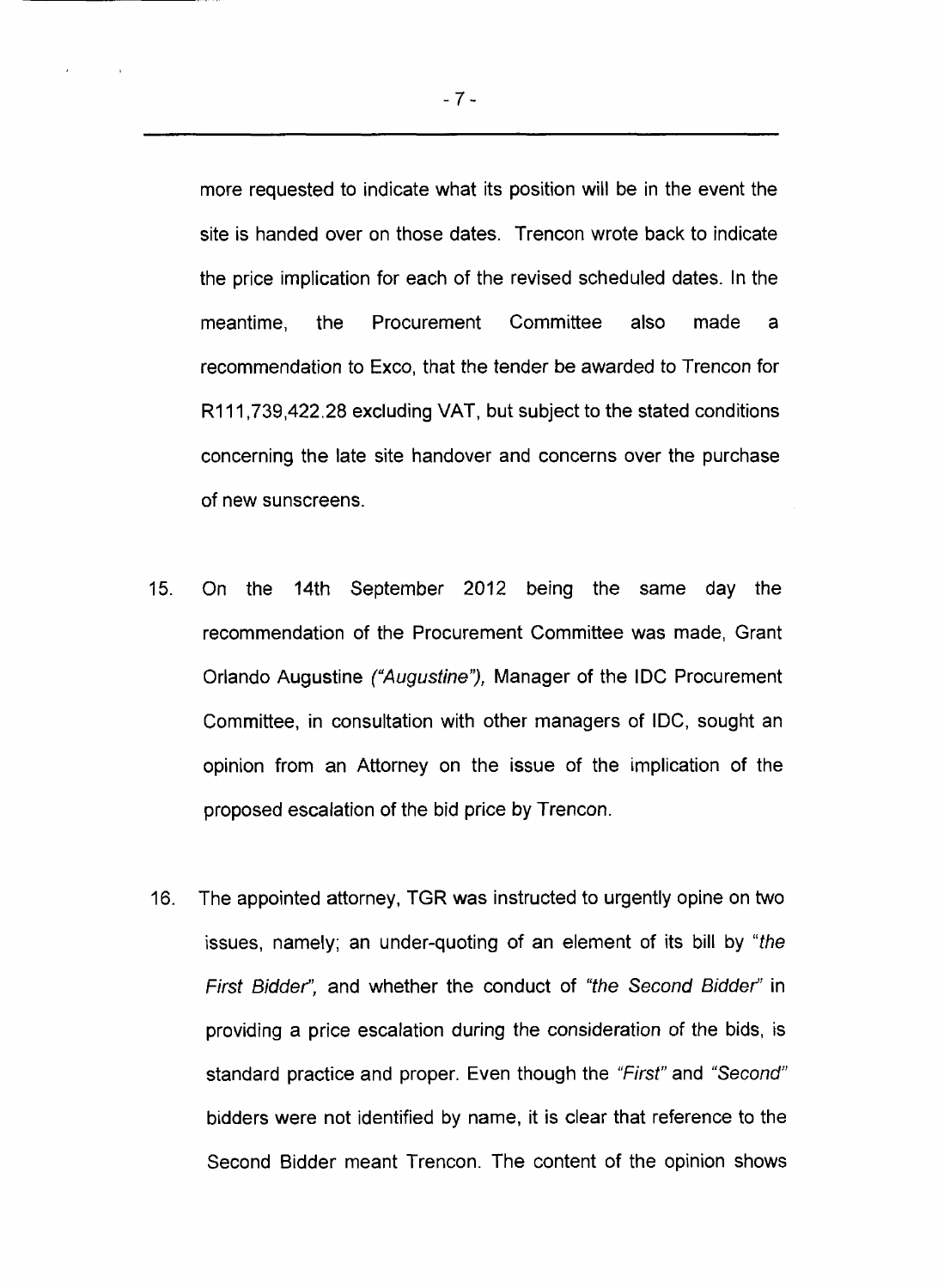that Augustine communicated the instructions by memorandum and later telephonically. The opinion was to be provided on the  $17<sup>th</sup>$ September 2012.

- 17. On the 19<sup>th</sup> September 2012 the Exco of IDC met to consider the award of the tender. It was at this meeting that Exco decided to award the tender to Basil Reed. Trencon was advised on the 26<sup>th</sup> September 2012 that it was not the successful party.
- 18. It is common cause that correspondence was exchanged between Trencon and IDC following the award of the tender to Basil Reed. On the very day, the 26<sup>th</sup> September 2012 after being informed that they were not the successful bidder, Trencon requested reasons for the decision from the IDC. There was a delay in providing the reasons which became available only on the 26<sup>th</sup> October exactly a month after they were requested and after Trencon had brought an application to the High Court which was set down for the  $16<sup>th</sup>$ October 2012. Trencon contends that further records that were requested from IDC were provided in drips and drabs, initially in a redacted form, and later comprehensively. The opinion, for example, which was secured by Augustine prior to the Exco meeting, was made available to Trencon only on 19 March 2013.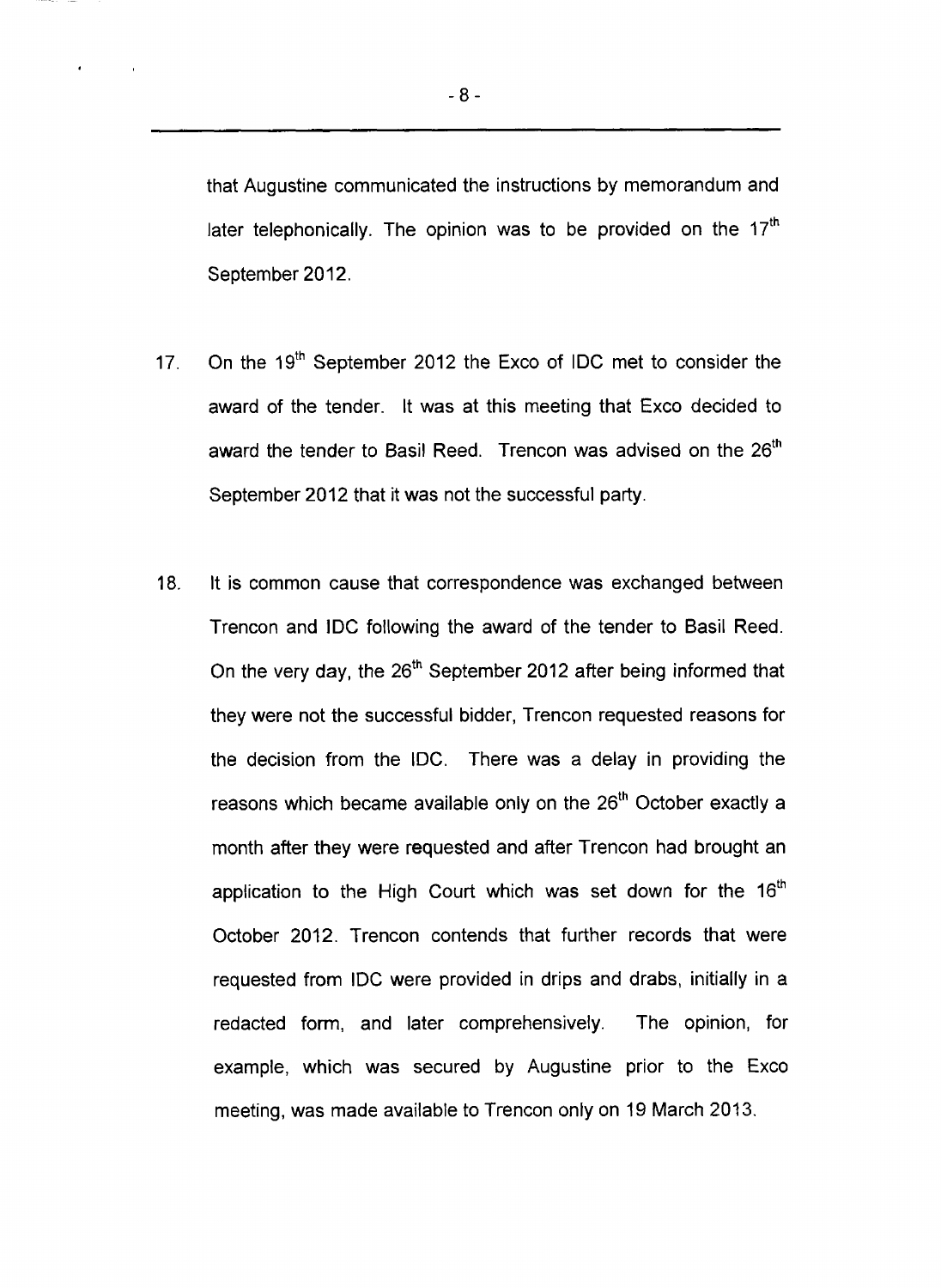19. The reasons for the decision came from IDC's attorneys, Edward Nathan Sonnenbergs Inc. *("ENS").* These reasons, described as *"actual reasons",* were that Trencon's tender became nonresponsive because Trencon failed to keep their price fixed for 120 days of the period of evaluation of the tender by adding an escalation on its price, as a result of the anticipated delay in the site handover date.

### *GROUNDS OF REVIEW*

- 20. The essence of Trencon's grounds of review, is that IDC's reasons for the decision to award the tender to Basil Reed, was based on a material error of law. There are also further allegations of procedural irregularity in allowing Basil Reed's RFP to be accepted even though it was filed late as well as an attack on the grounds that the conduct of Augustine showed bias. I will therefore deal with these grounds of review in the order in which I have just stated them. Before doing so, I need to deal with a side issue which was brought to bear on the proceedings.
- 21. Counsel for IDC in his heads of argument as well as in Court raised, in the strongest terms, an objection against manner in which the Applicant (Trencon) presented its case. IDC submits that Trencon in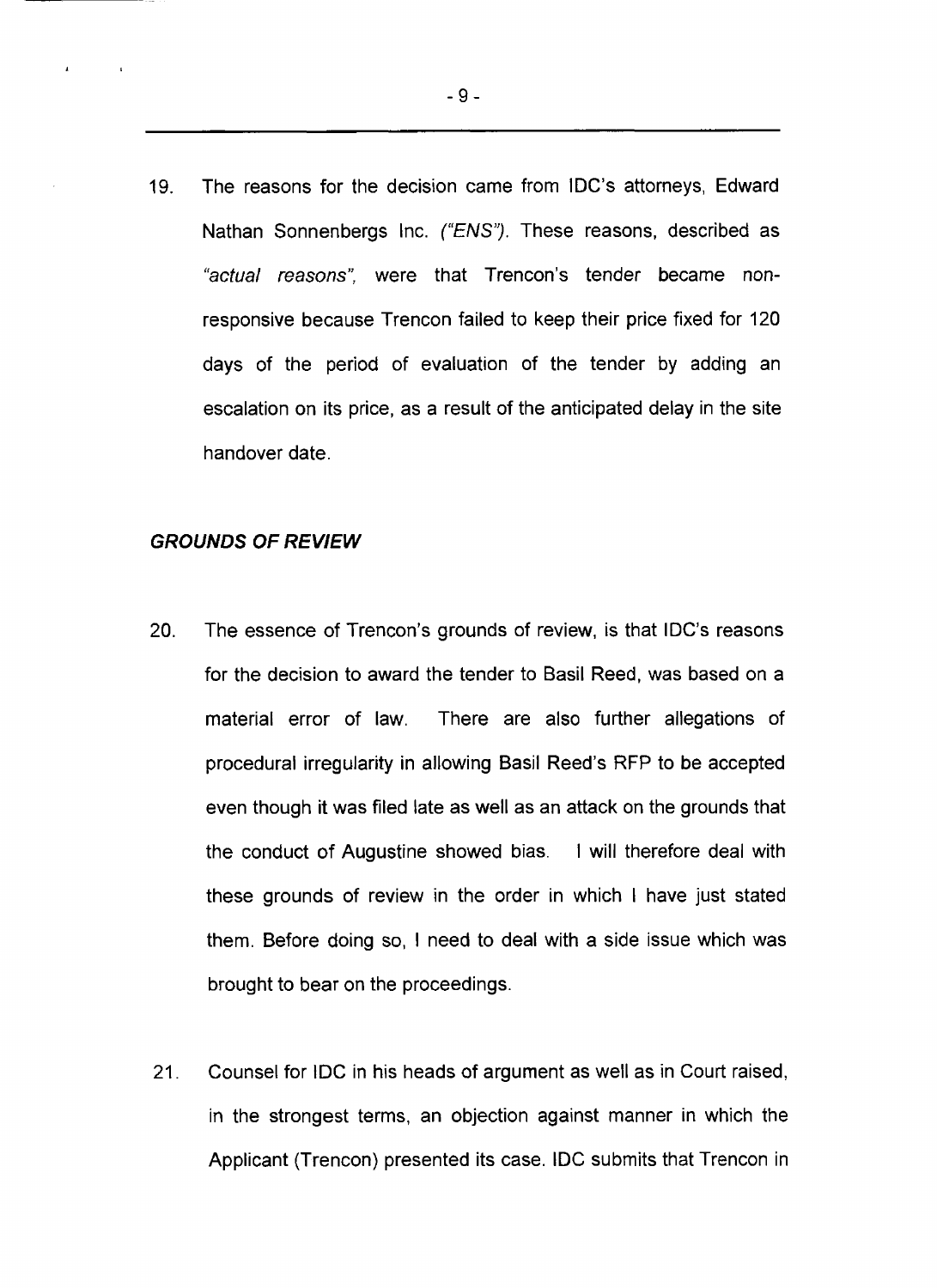its affidavit and heads of argument has presented a case "*replete with serious and unsubstantiated allegations of bias, improper conduct and at times dishonesty, perpetrated by IDC.*" It is further submitted that the target of this attack is Augustine.

- 22. I need to state upfront, however, that I did not find any evidence that IDC acted *mala fide* or was dishonest or improper in its conduct in this matter. The attack by innuendo on ENS as a law firm in particular is unwarranted as there is no evidence to suggest that they did anything other than represent a client. It seems to me, however that Trencon was aggrieved by the role of Augustine in the RFP and tender process; the manner in which the tender was considered by Exco and the subsequent delay in receiving reasons for the decision, which reasons came from a law firm and not from the decision-maker. These circumstances, and perhaps others, viewed cumulatively, seem to have fuelled the suspicion of foul play. However this cannot be an excuse for the unwarranted attack of a party in the course of litigation. I deal with the perception of bias as it relates to the role of Augustine, in detail later in this judgment.
- 23. Having stated the above, I am however of the view that the circumstances of this case are not comparable to the allegations by innuendo, implying fraudulent conduct on the part of one of the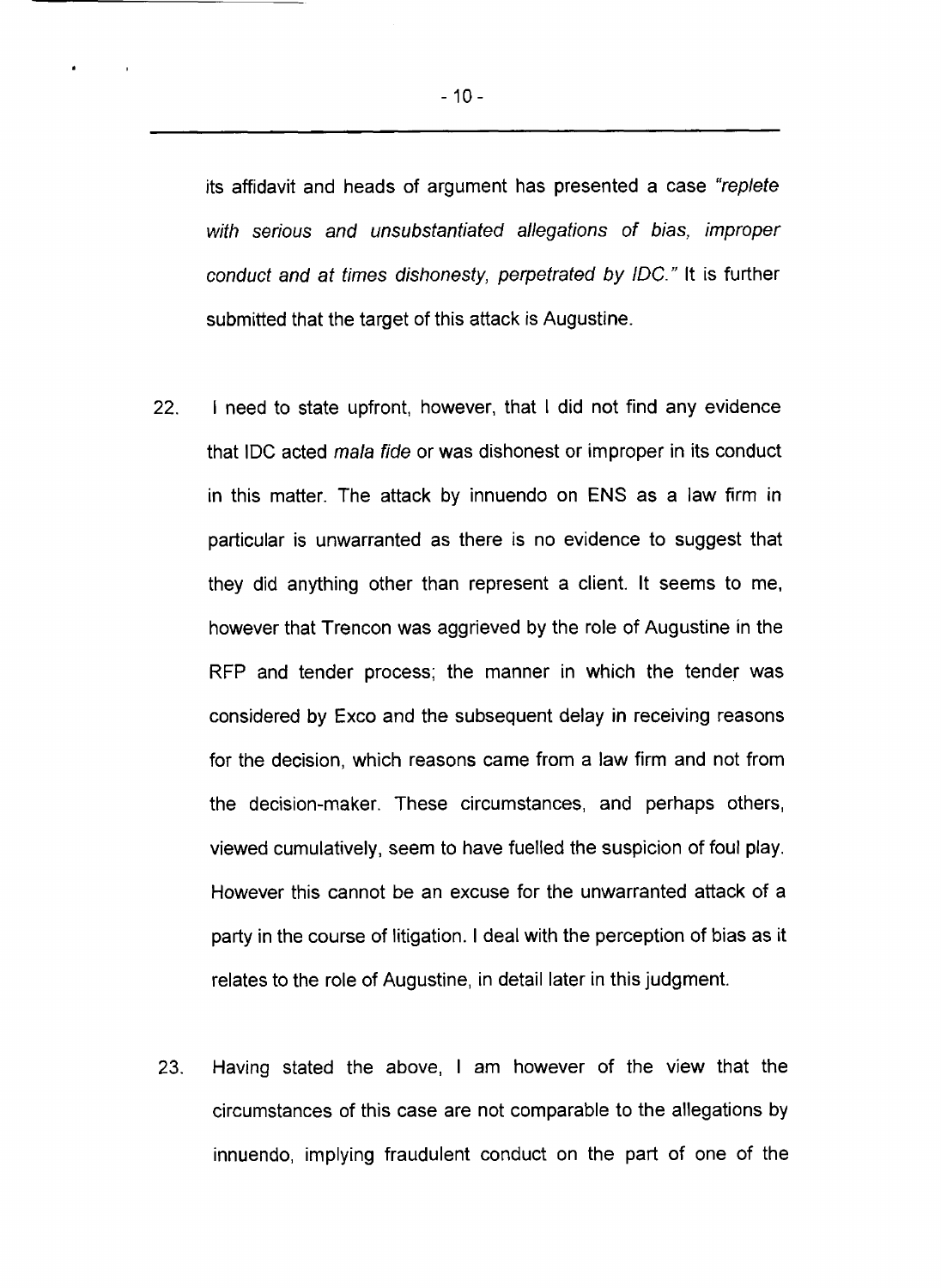parties in the Supreme Court of Appeal matter of *AHPay Consolidated Investment Holding & Others v Chief Executive Officer of the South African Social Security Agency & Others (2013) ZASCA* **29.**

### *LEGAL PRINCIPLES*

24. Trencon submits, correctly so in my opinion, that IDC is;

23.1 A Major Public Entity listed in Schedule 2 of the Public Finance Management Act 1 of 1999 *("the PFMA");* and 23.2 An Organ of State as provided in section 239 of the Constitution of the Republic of South Africa, 1996 *("the Constitution")* and PAJA.

25. It is also trite that tender processes are reviewable as administrative action under PAJA. Also of relevance is the foundation of the law relating to government procurement of goods and services stated in Section 217 of the Constitution, which provides:

> *"(1) When an Organ of State in the national*, *provincial or local sphere of government, or any other institution identified in national legislation, contracts for goods or services*, *it must do*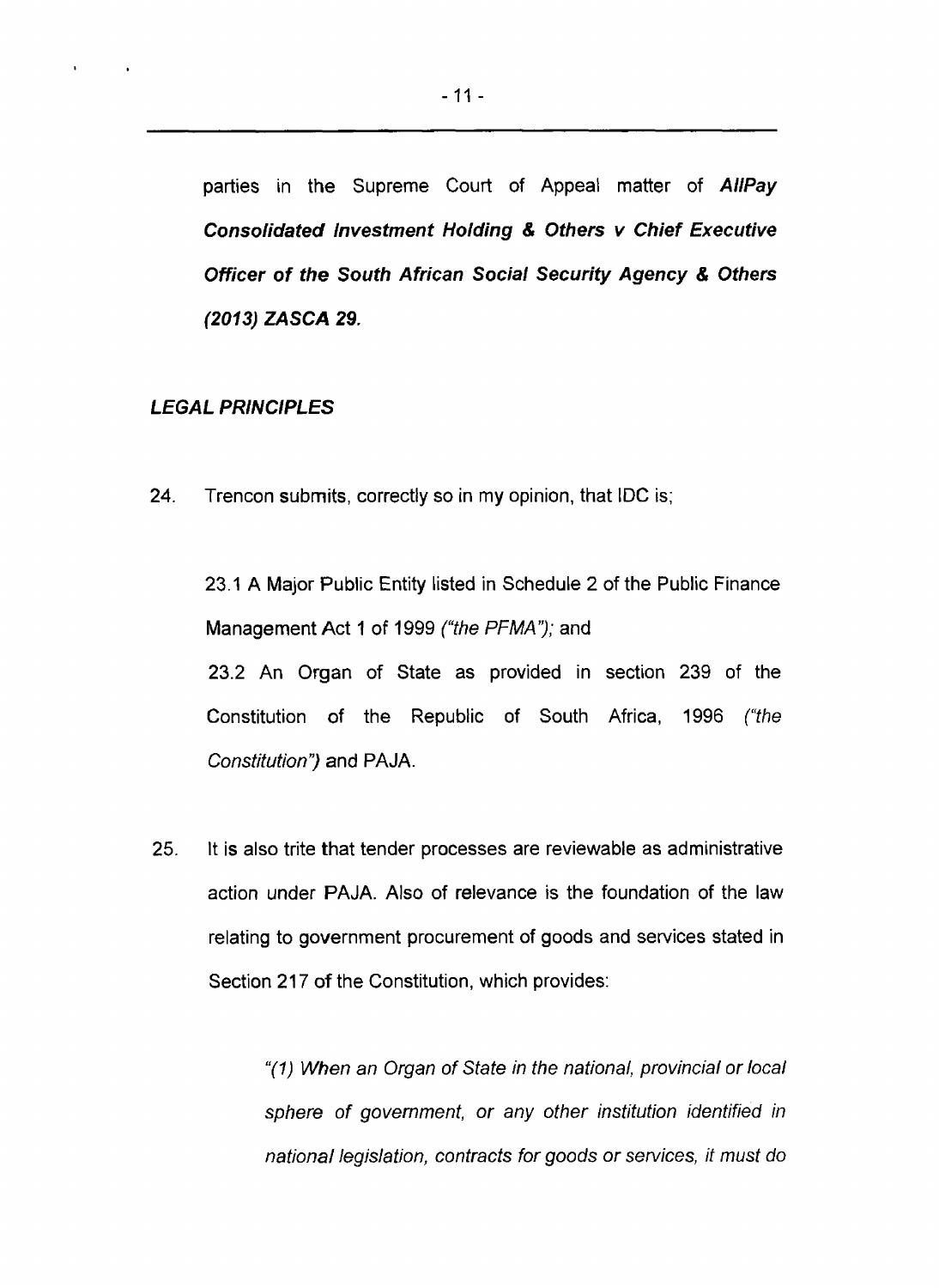*so in accordance with a system which is fair, equitable, transparent, competitive and cost-effective. "*

26. One of the objects of PFMA, the provisions of which also applies to IDC, is to ensure transparency, accountability and sound management of the revenue, expenditure, assets and liabilities of the institutions to which it applies, see *Chief Executive***,** *South Africa Sociai Services Agency v Cash Pay Masters (Pty) Limited SA 2012 (1) (SCA).*

### *MATERIAL ERROR OF LAW*

- 27. Trencon contends that the IDC's decision that its bid submission was invalid, was materially influenced by an error of law and consequently such decision is reviewable in terms of section 6(2)(d) of PAJA. The *actual reasons* for the decision as communicated by ENS allege that Exco relied on allegations of shortcomings in the Trencon bid, which resulted in such bid being declared invalid and being in contravention of the tender conditions.
- 28. The essence of the error of law is that the IDC misunderstood the provisions of its own tender documents as relates to adjustment of the contract price. They failed to differentiate between the CPAP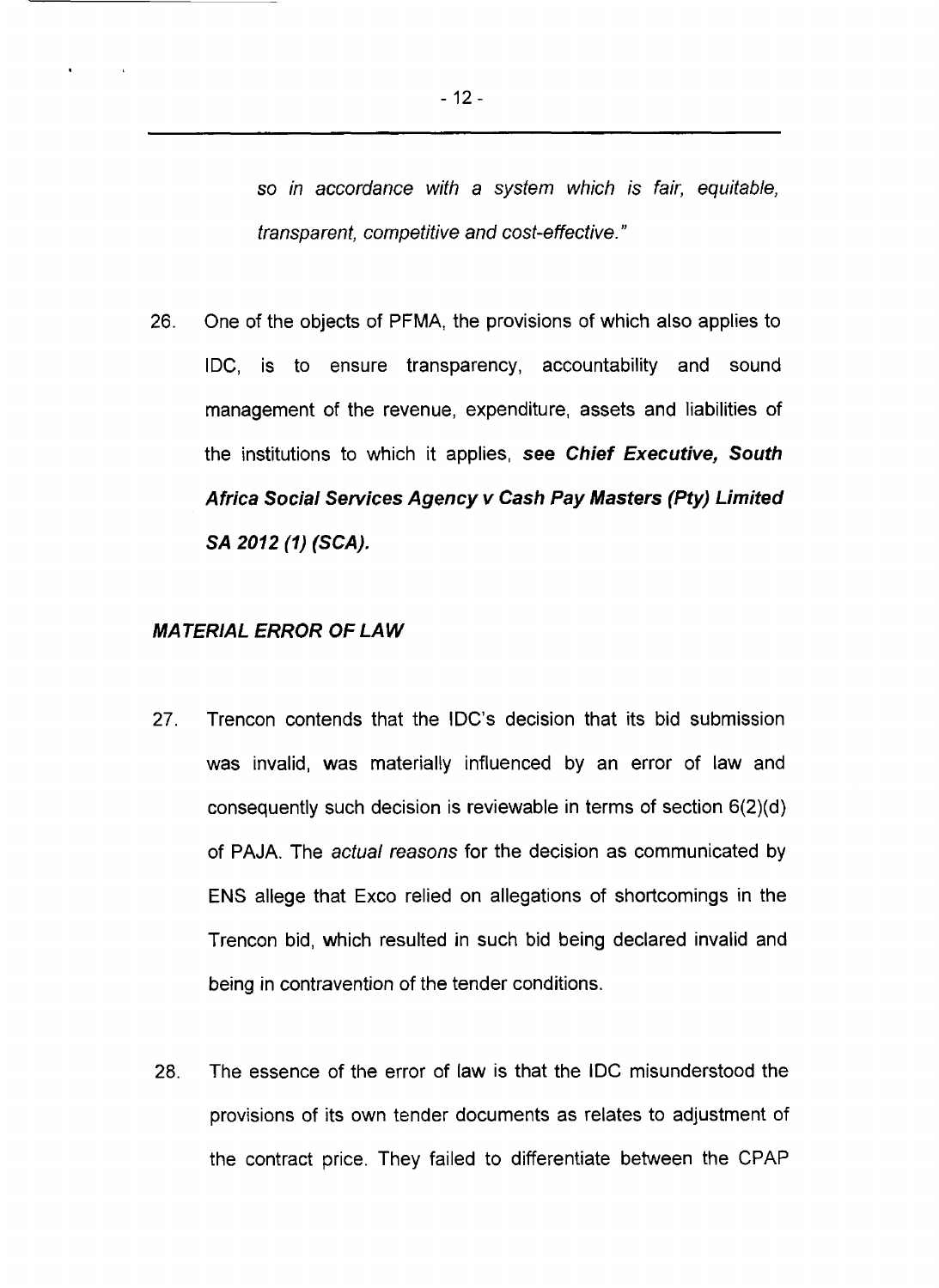Adjustments for increases in the costs of labour, materials, plant and goods on the one hand and Default Adjustments of contract prices that result from delays such as those concerning site handover, on the other hand. These differences are found in the provisions of the Contract Data and the JBCC Series 2000 Principal Building Agreement *("the JBCC 2000"),* both of which applied to this tender. The JBCC 2000 is a publication by the Joint Building Contracts Committee Inc.

29. The nub of the error lies in misreading and misunderstanding of these provisions of the Contract Data of this tender with cross reference to the JBCC 2000 on price adjustments. Both documents provide for CPAP Adjustments as well as Default Adjustments. The CPAP adjustment, on which the decision of Exco was based, prohibits, in this tender, any adjustment of bid price as a result of costs in labour, plants and materials. However, the adjustment of the bid price consequent to Default Adjustment such as delays in site handover, are not prohibited. The Exco concluded, erroneously so, that Trencon's proposed escalation of price, in response to possible delays in site handover, was prohibited, and as such, the Trencon bid was invalid.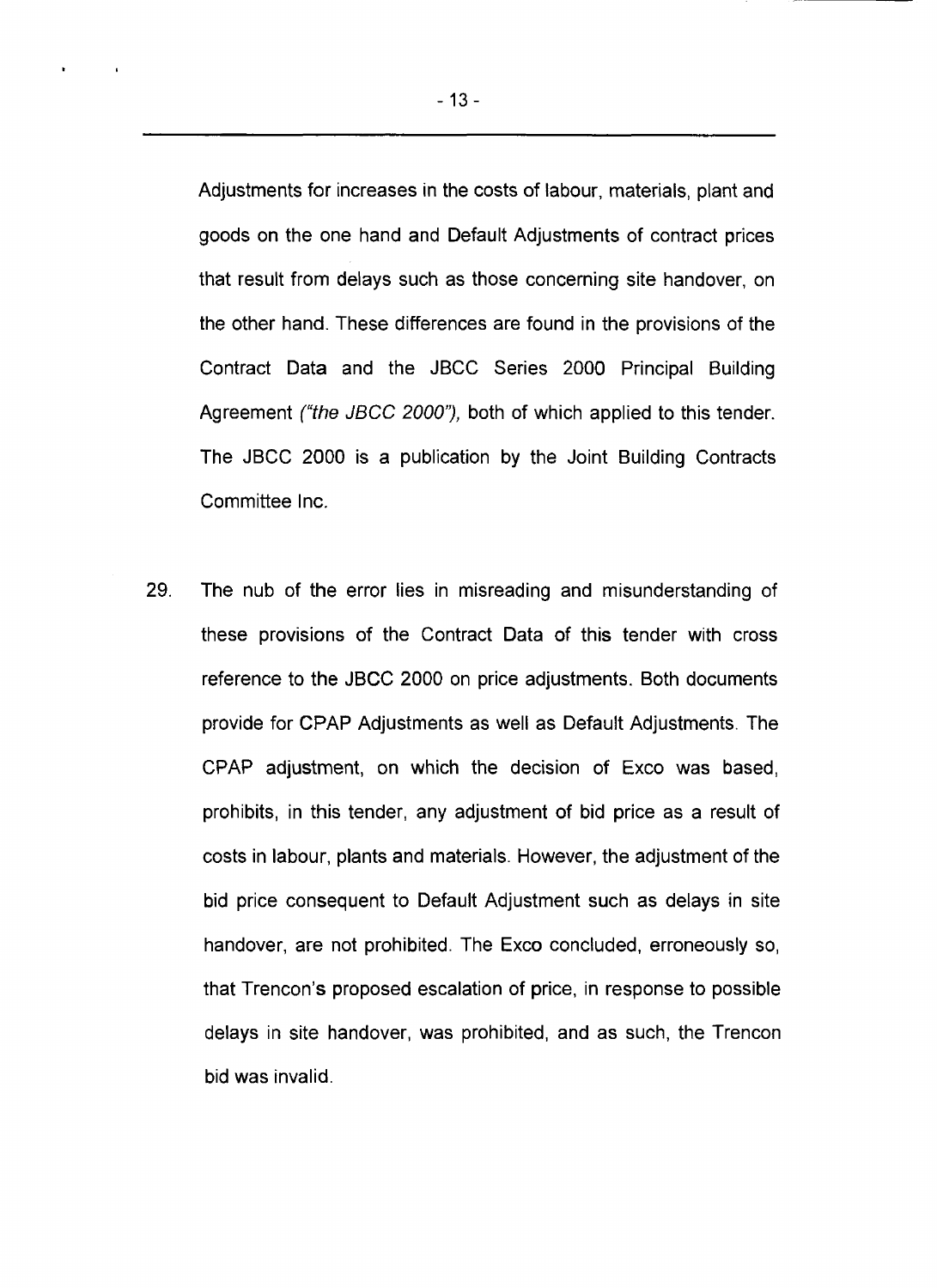30. Further, the IDC contends that Trencon refused to keep their price fixed for the 120 days of consideration and evaluation of the tender. This contention is not correct. The undertaking that Trencon made in the tender, was to keep their price fixed and firm not for 120 days of consideration of the tender, but for the planned duration of the contract; *"provided the work starts as per the date as indicated in the tender document.".* There is no evidence that they changed their bid price for the duration of the evaluation of the tender or at any other time. They indicated that the change of site handover date will lead to additional escalation fee as permitted by the tender documents. The possible escalation of the price was disclosed in response to an enquiry as to what would be its position on the bid price, in the event the handover of the site is delayed from the 6 September 2012, a date stated in the tender document. The suggested dates of site handover were raised unilaterally by IDC after it received the tenders. Trencon was therefore responding to a speculative question, which was not even a decision by IDC to amend the

31. The IDC made an error of law when it contended that the terms of the tender documents prohibited any charge of escalation fees for delays in handing over the site. This error was conceded by IDC's counsel in his heads of argument as well as in Court.

tender document to reflect a new site handover date.

 $\sim$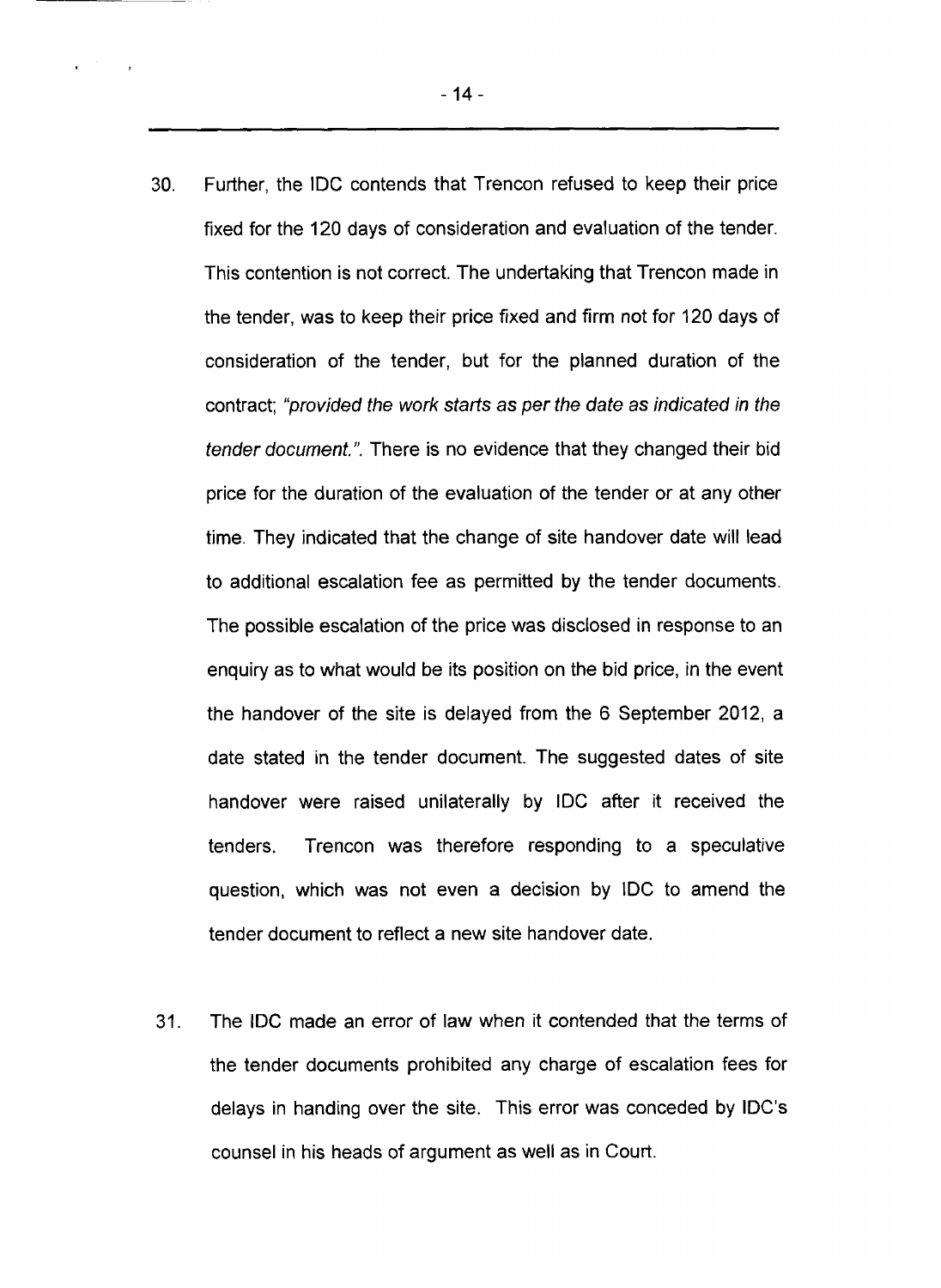32. Trencon kept their bid price fixed and its bid was therefore compliant and responsive. IDC Exco erred in holding the view that Trencon's bid was non-responsive and consequently it should therefore not be accepted and the award not made as recommended. This material error of law on its own is a sufficient ground to review and set aside the decision of the Exco.

#### *PROCEDURAL FAIRNESS:*

 $\mathcal{L} = \mathcal{L} \times \mathcal{L}$ 

- 33. The RFP instructions stated categorically that any application received after the stipulated closing date shall not be evaluated or assessed. IDC accepted Basil Reed's late RFP to be evaluated and assessed, when all other potential bidders kept within the time frames for submission of the RFP. Trencon contends that IDC should not have evaluated and assessed Basil Read's late RFP nor allowed Basil Read to participate in the tender process.
- 34. IDC's contention is that based on the policy read in conjunction with the Guidelines, it was entitled to evaluate the Basil Read proposal. It is further contended that the information furnished in the RFP contains only the profiles of the bidders and was thus not sensitive.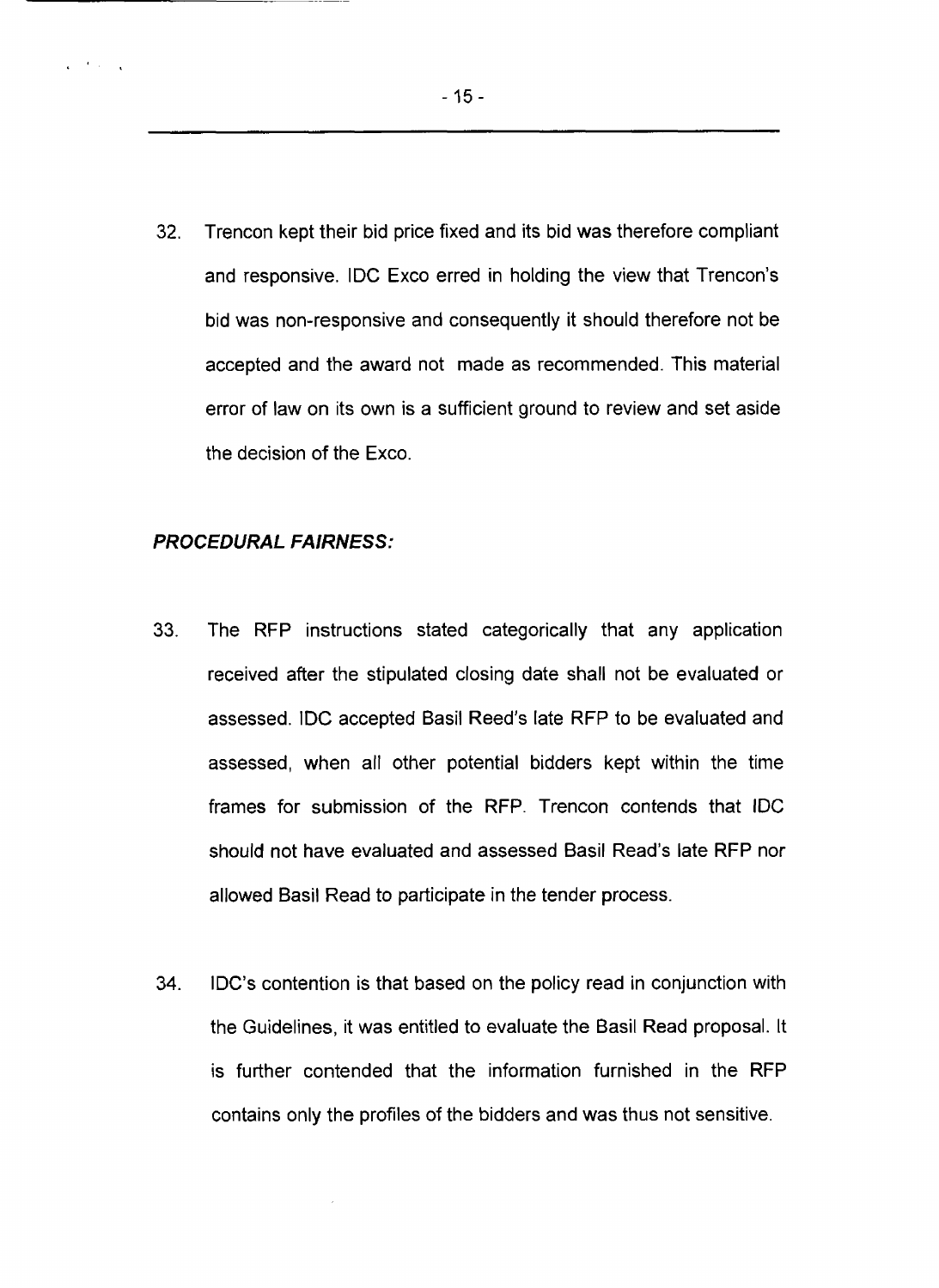- 35. The Procurement Policy of IDC provides in clause 19.3.2 that: *''Where no bid or no acceptable bid has been received on time, the IDC reserves the right to admit late bids for consideration".*
- 36. It is Trencon's contention that there were at least five other acceptable bids which, on the terms of the policy as quoted above, made it unnecessary for IDC to accept Basil Read's late RFP for evaluation and assessment.
- 37. Trencon argues that the policy clearly stipulates that the receipt of a late RFP, according to the policy of IDC, is only allowable where there are no other competitive RFPs that have been submitted and it will be in the interest of IDC and the public to accept that RFP. In this particular case, there were already reputable companies that had submitted RFPs and there was therefore no need for the acceptance of the late RFP of Basil Reed.
- 38. The reliance on the Procurement Procedure Guidelines in this instance is flawed, in that these cannot override the Procurement Policy. The RFP invitation instructions expressly stated that late submissions shall not be evaluated or assessed. These were the rules set by IDC itself. It is bound by these rules. See *Logbro*

 $\mathbf{z} = \mathbf{z} \times \mathbf{z}$  .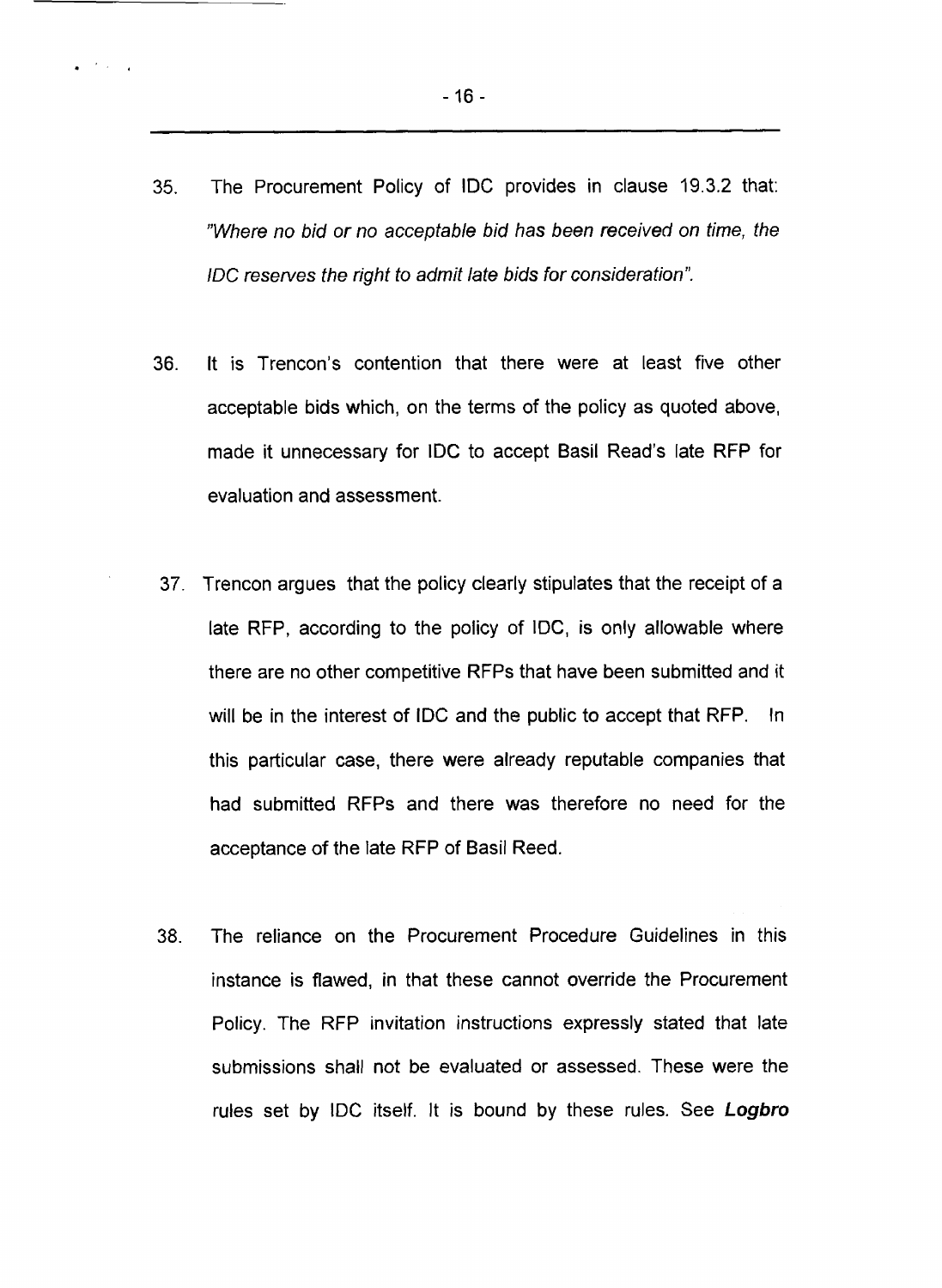*Properties CC v Bedderson NO And Others 2003 (2) SA 460 (SCA) at paragraph 5 p465.*

39. It is clear that the procedure followed by IDC in considering the RFP that was submitted late, went against their own stated rules and was therefore flawed and unfair to other tenderers. In terms of section 6(2)(b) of PAJA, IDC failed to comply with its own mandatory condition prescribed in the RFP invitation instructions. In my view, this procedural irregularity is material and sufficient to warrant the decision of the Exco being reviewed and set aside.

### *ALLEGATION OF BIAS*

 $\sim 0.4\,$  km  $^{-1}$ 

40. Trencon contends that the conduct, in particular of Augustine, manifested a perception of bias against its bid. In support of this contention, Trencon referred to the role which Augustine played firstly in advising the Procurement Committee to admit a late submission of RFP by Basil Reed; secondly, requesting a legal opinion on Trencon's bid, with telephonic prejudicial views communicated to the attorney and presenting the opinion to Exco during its deliberations.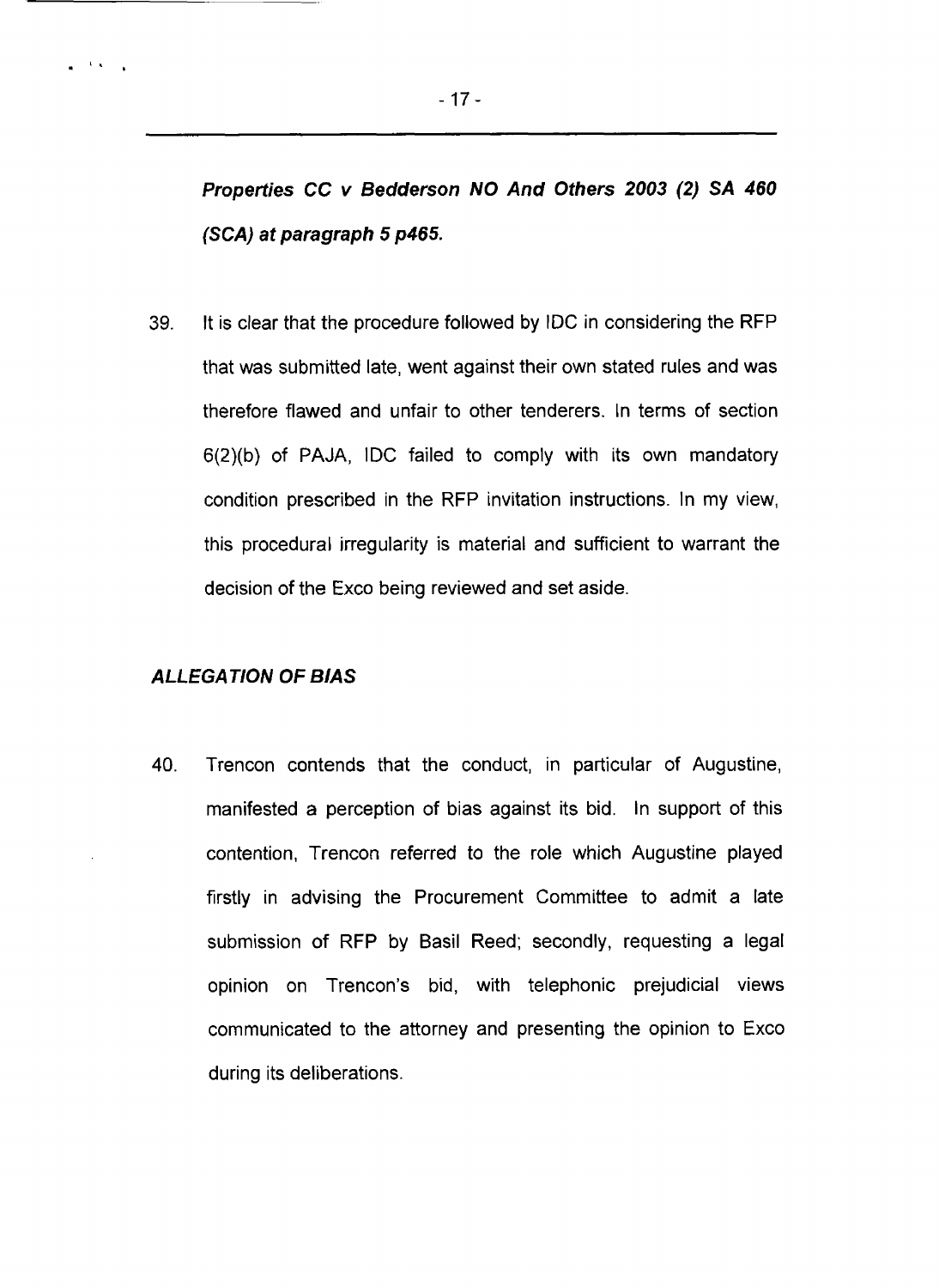- 18-

 $\mathbf{r} = \mathbf{r} \cdot \mathbf{r}$  .

- 41. I do not find any evidence supporting the contention that by advising the Procurement Committee on the policy of IDC or deciding to obtain a legal opinion on the implications of price escalation were instances of manifestation of bias. However, from the opinion itself, it appears that Augustine expressed certain views to the attorneys concerning Trencon's bid, which views appear to be intended to exert an influence on the conclusion to be reached in the opinion. In this regard, paragraph four of the opinion states thus: "*One of the* bidders ("Second Bidder") has submitted a bid which provides for *escalation of the quoted price in the event of a delay in site handover. This Augustine contends, is against the tender conditions that the bidders must submit a firm price."* This was Augustine's personal view and comment concerning Trencon's tender. He had clearly formulated an opinion which was based on an error of law and one wonders why he had to disclose his view to the attorney, after instructing the attorney to opine on the same question.
- 42. Before and after receiving the opinion, Augustine, failed to put the question of the need for this opinion for consideration by the Procurement Committee, of which he was a member. He appears to have harboured some doubts concerning Trencon's bid and decided to deal with these concerns outside the committee processes, albeit in consultation with other IDC officials.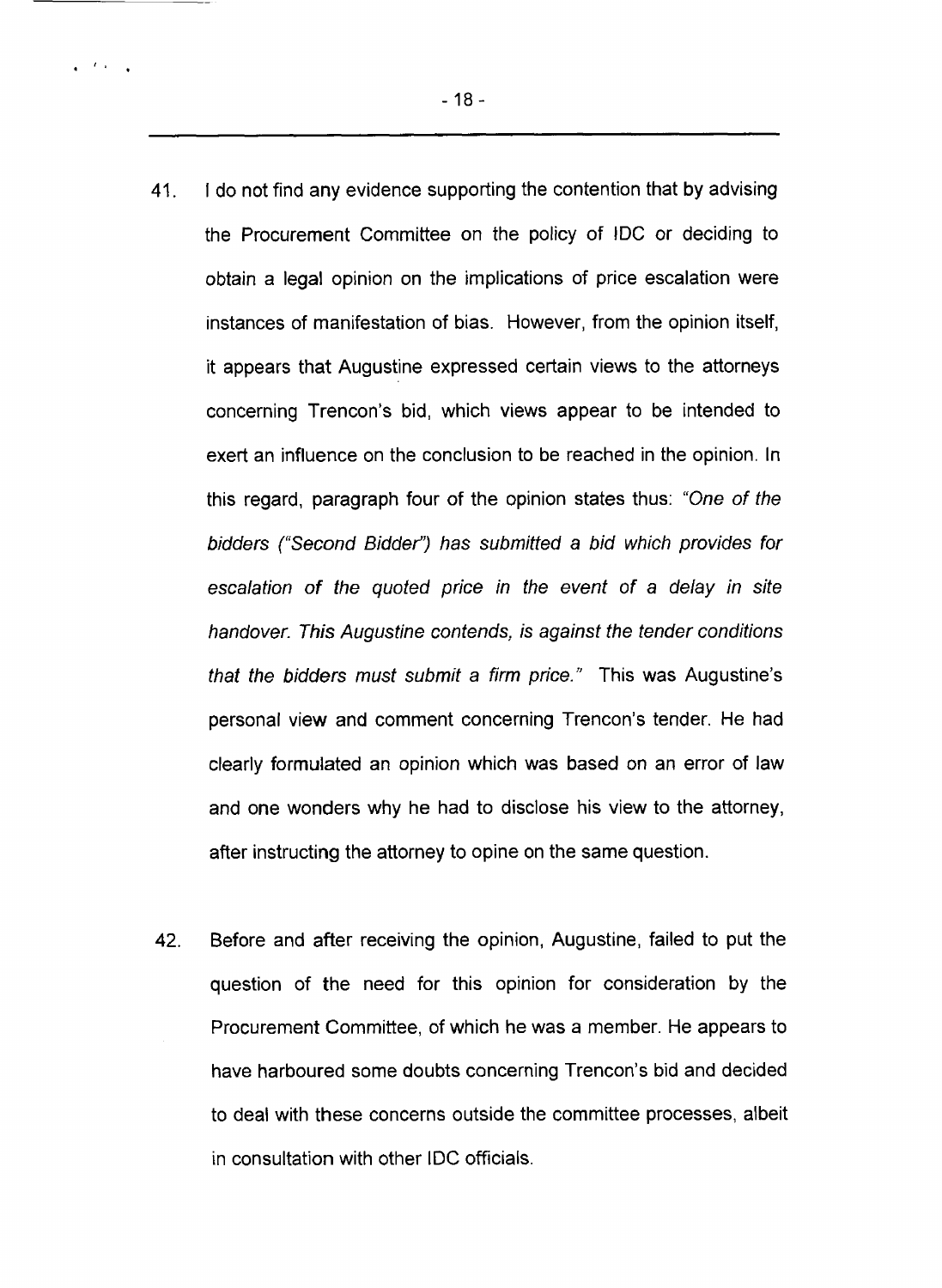43. Trencon believed that Augustine was biased. However, it should also be accepted firstly that in seeking the opinion itself, he consulted other officials in IDC and it cannot thus be said he was acting on a frolic of his own. Secondly, as a member of the Procurement Committee, Augustine supported the recommendation that Trencon be awarded the tender. Therefore on a balance of probabilities, one cannot conclude that Augustine's expressed opinion and his overall conduct was an indication of bias against Trencon.

### *THE COURT'S FINDING*

 $\frac{1}{2}$  . If  $\frac{1}{2}$  ,  $\frac{1}{2}$ 

- 44. Considering the conspectus of the evidence I find that the decision of the executive committee of IDC, taken on the 19<sup>th</sup> September 2012 to award the tender to Basil Reed and viewed in terms of Section 217 of the Constitution, must be reviewed and set aside on the following grounds:
	- 44.1 The decision to award the tender to Basil Read was influenced by a material error of law as contemplated in Section 6 of PAJA; and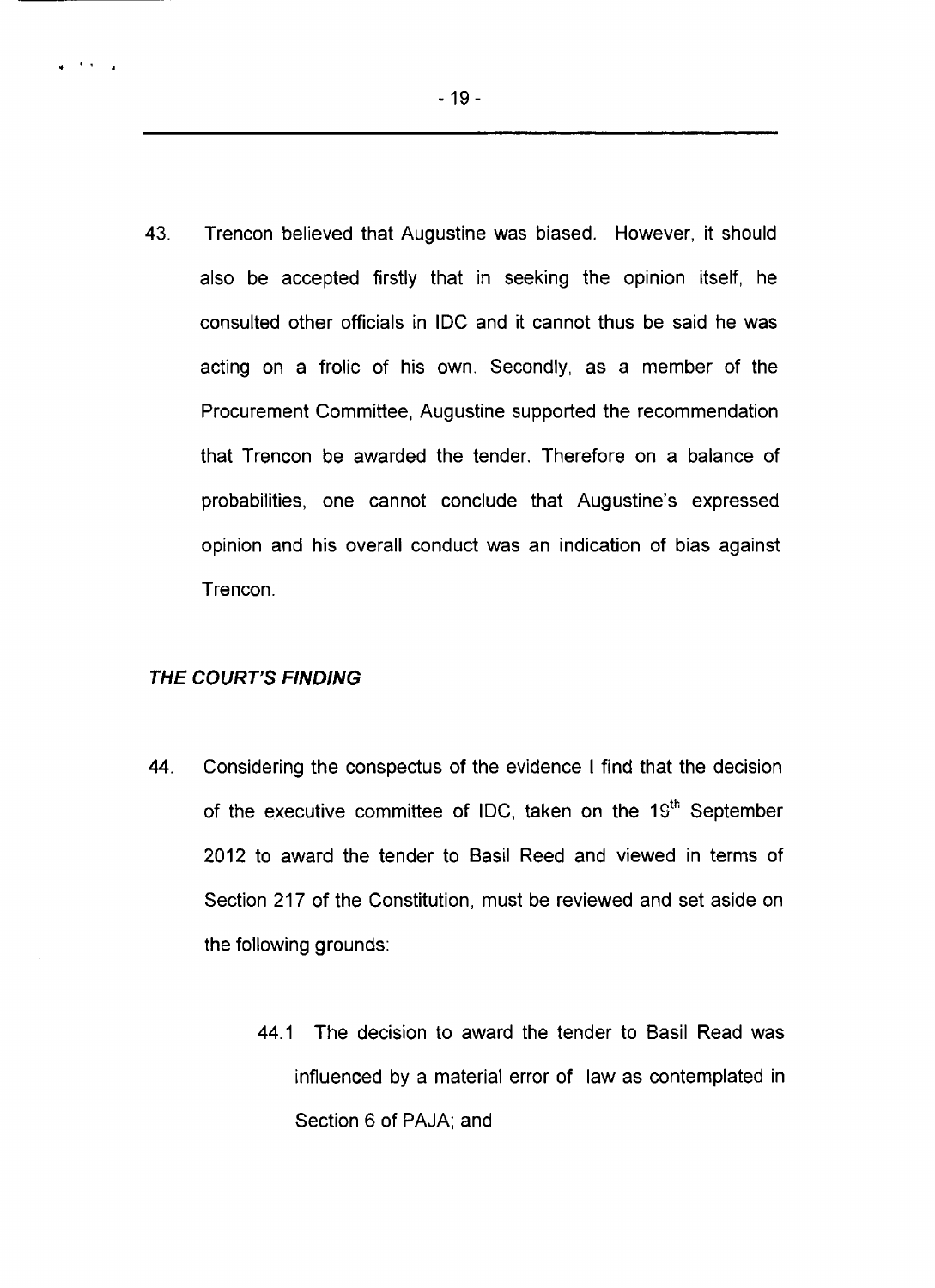44.2 The acceptance, evaluation and assessment of Basil Read's RFP was procedurally unfair as provided for in Section 6 of PAJA.

### *SUBSTITUTION*

 $\mathbf{r} = \mathbf{r} \times \mathbf{r}$  .

- 45. Trencon submits that if I find that the decision of the executive committee of the IDC should be reviewed and set aside I should then award the tender to it. This is provided for in terms of Section 8 of PAJA. IDC on the other hand submits that in the event I find that its decision should be reviewed and set aside, 1 should cancel the tender and order that the process of tendering should start *de novo.*
- 46. It is trite that the general rule in review proceedings is that a Court would, in the event it reviews and sets aside an administrative decision; remit it to the decision-maker for reconsideration, in some instances, subject to conditions. The provisions of Section 8(1)(c)(ii)(aa) of PAJA that the Court, instead of remitting the decision, may itself decide, should only occur in exceptional circumstances. See *Gauteng Gambling Board v Silver Star Development Limited 2005 (4) SA 67 (SCA).* Are there exceptional circumstances in this case?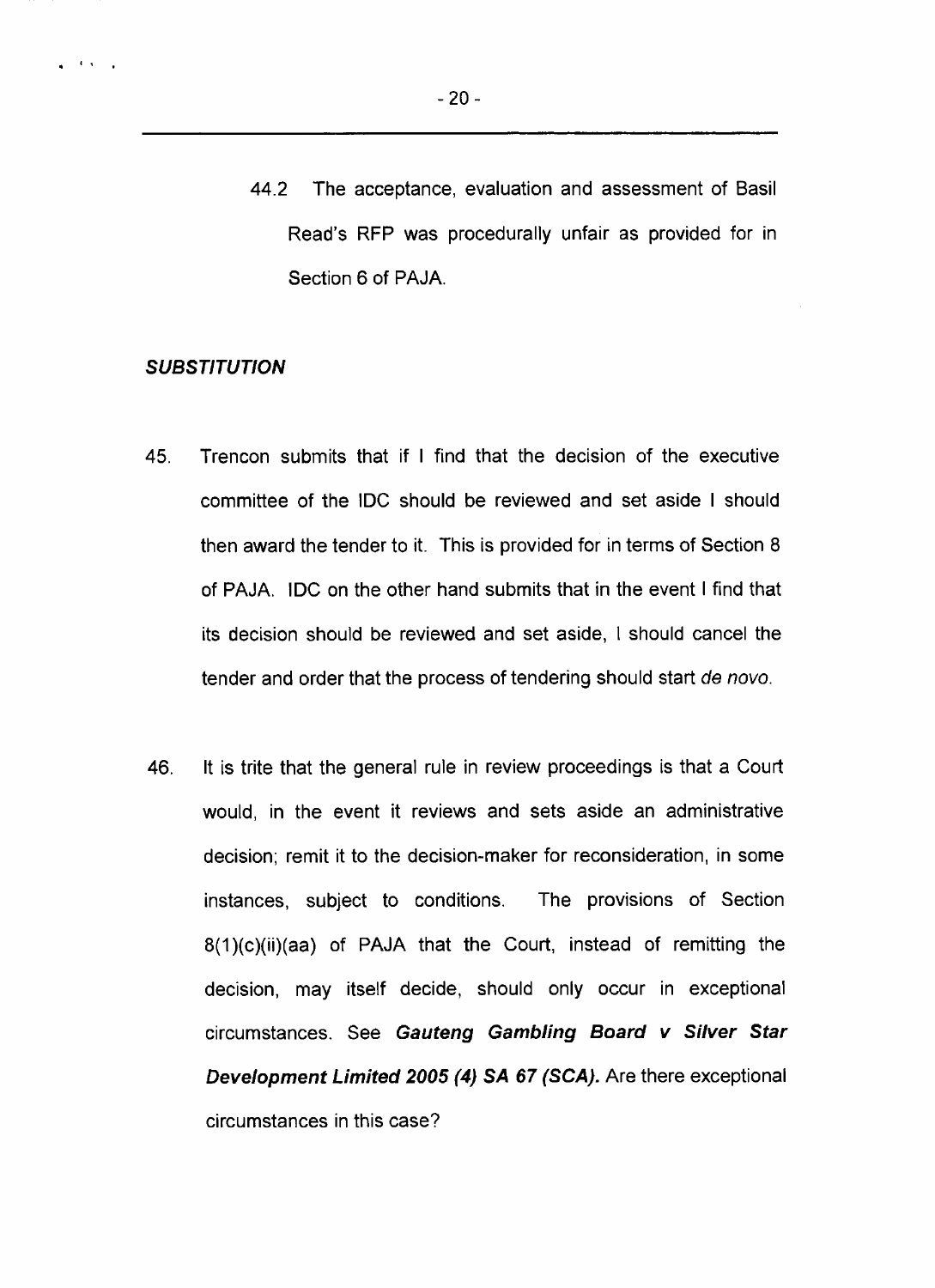47. The underlying test to be applied by the Court in terms of its departure from the general practice of remitting the matter back to the administrator, has its roots in the common law principles stated in the seminal case of *Johannesburg City Council v The Administrator, Transvaai 1969 (2) SA 72 (T) at 76.* This case, decided before the advent of the present constitutional dispensation, established the common law principles that a Court will be prepared to substitute an administrative decision where:

> 47.1 the end result is a foregone conclusion and it would be a waste of time to remit the decision to the original decisionmaker;

> 47.2 any further delay would cause unjustifiable prejudice to the Applicant; and

> 47.3 the original decision maker has exhibited bias or incompetence to such a degree that it would be unfair to ask the Applicant to submit to its jurisdiction again.

48. *In Gauteng Gambling Board supra,* the Court added a further principle that such decision may be taken where the court is as well qualified to make that decision.

 $\mathcal{F}(\mathcal{A})\subset \mathcal{A}$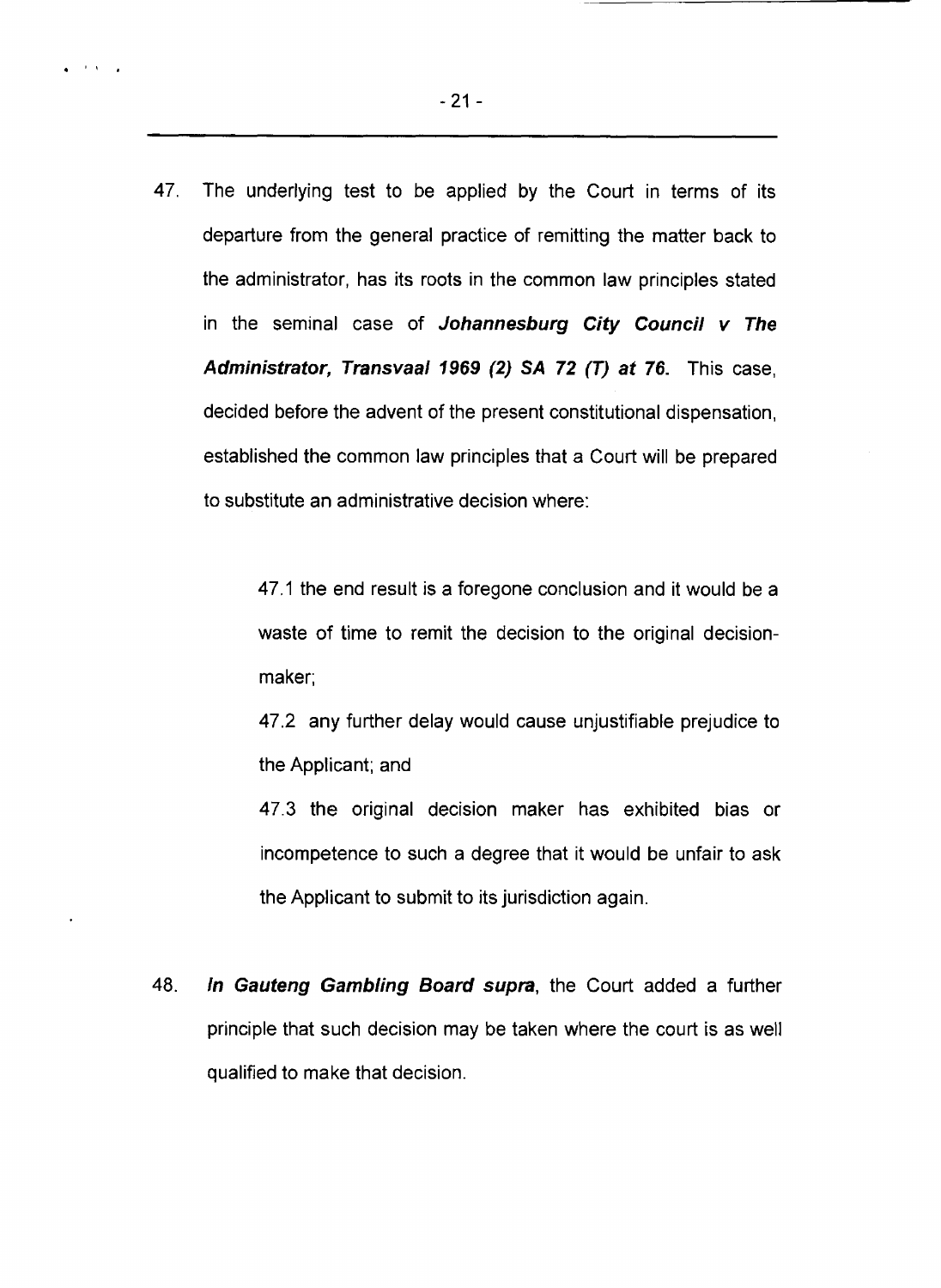49. It is common cause that from the moment the building contractors were invited to submit the RFPs and later the bids, Trencon performed better than Basil Reed in terms of scoring. It is also a matter of record that during the evaluation of the tender, Trencon's bid scored the highest points.

- 50. It is also significant to notice that even after Trencon, in response to an enquiry from IDC, indicated that they would request an escalation and price adjustment on their fixed price in the event there is a delay in the site handover date, the price of Trencon for the entire tender remained lower than that of Basil Reed. It is further significant that an independent consultant, in this case Snow Consultants, the Support Services of IDC as well as the Procurement Committee of IDC, all recommended Trencon as the successful bidder.
- 51. I have found that the reasons forwarded by ENS on behalf of IDC, as to why Trencon was not awarded the tender as recommended, were influenced by a material error of law. This aside, the IDC is unable to present any evidence on the record as to firstly why the tender should not be awarded to Trencon and secondly why it would be necessary for this Court to cancel the contract and order that the process should start *de novo.*

 $2.7533$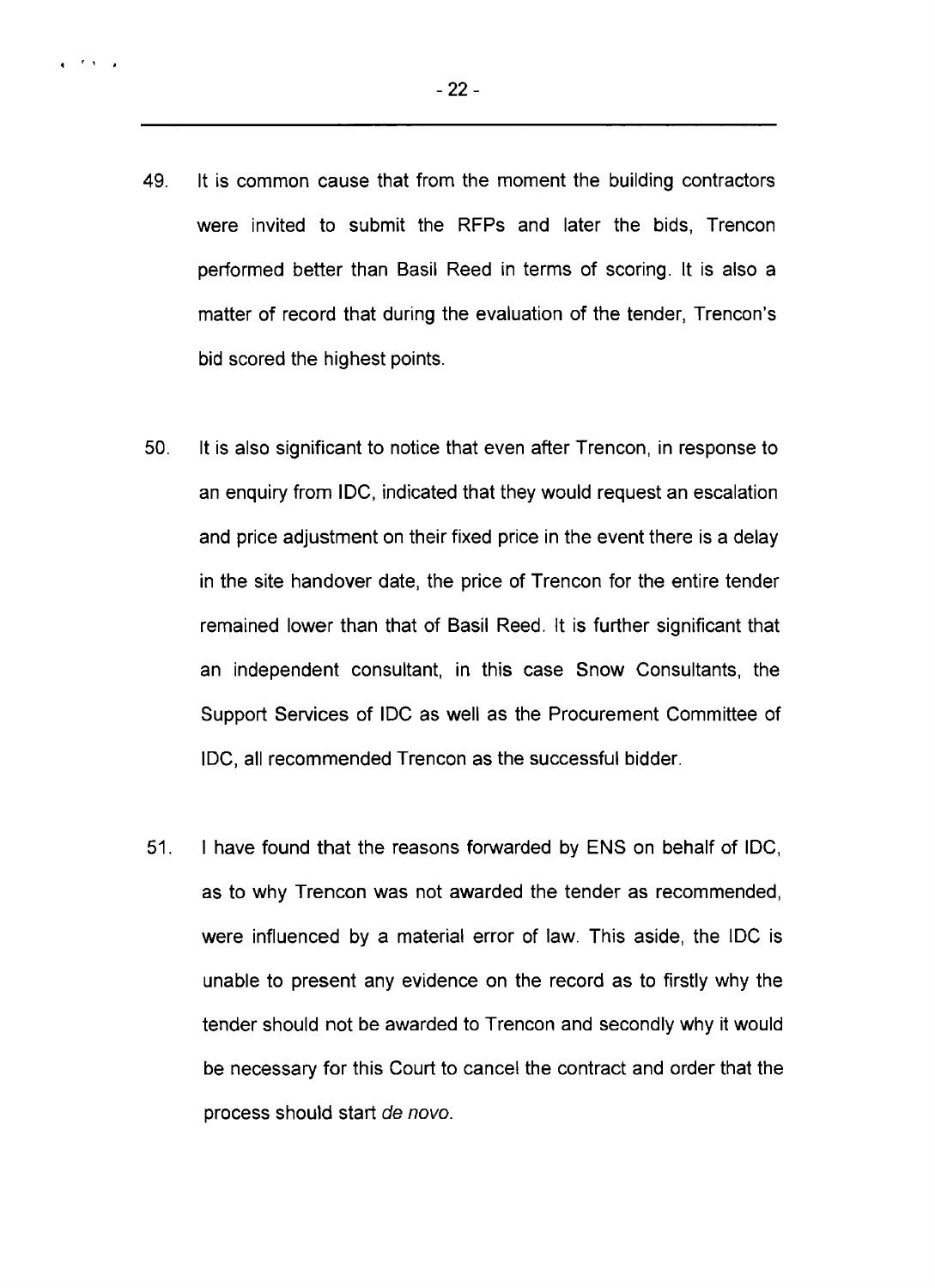$4^{-(1-\lambda)/\alpha}$ 

- 52. This is not a case where there are grounds upon which a court would consider cancelling the tender. Similarly, it would not be in anybody's interest including that of the IDC, to delay the implementation of the project.
- 53. Counsel for IDC submitted, in the alternative, that I should consider remitting the matter to IDC with instructions to award the tender to Trencon. I am of the view that this is an instance where it would make no difference if the Court, as authorised by Section 8 of PAJA, would itself take that decision. This Court is qualified to do so. According to the evidence, the decision was, barring the material error of law, a foregone conclusion, considering the recommendations by the staff of IDC in the Support Services and Procurement Committee. This tender involves quiet a substantial amount of public funds and any further delay of the project would cause unjustifiable prejudice to Trencon, the IDC and National Treasury. A case has been made out that it will be just and equitable to award the tender to Trencon and I am unable to see no reason, given the urgency of the matter, why I should refer this decision to IDC to award the tender to Trencon.
- 54. In regard to the costs, it is the general practice that these should follow the result. Trencon is also entitled to the costs of Part A of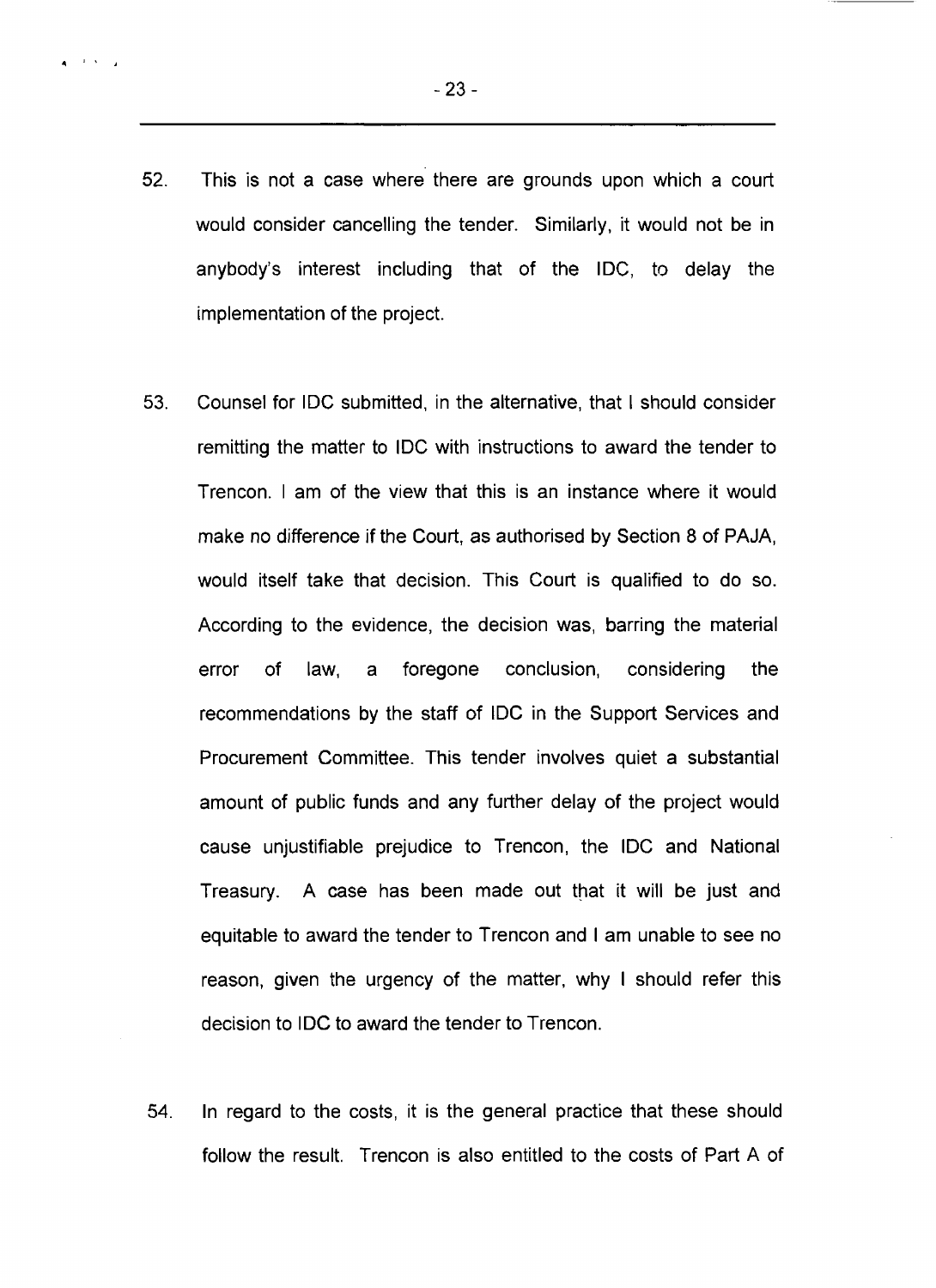$\mathbf{a} = \mathbf{A} \cdot \mathbf{A} = \mathbf{A}$ 

the notice of motion whose proceedings came earlier by way of urgency before the Court.

- 55. In the premises I therefore make the following order, as proposed in the draft order handed to me by Trencon, which I amended.
	- 1. The decision of the First Respondent to declare the tender submission of the Applicant non-responsive and to award the tender T27/07/12: Tender Enquiry for the Principal Building Contract for the IDC Head Office External Upgrade Sandton, Johannesburg (the *"Tender"')* to the Second Respondent (the *"decision")* is reviewed, set aside and substituted with an award of the Tender to the Applicant in terms of section 8(1)(c)(ii)(aa) of the Promotion of Administrative Justice Act No. 3 of 2000 on the following terms:
		- 1.1 The contract sum shall be in the amount of R110,633,822.28 (one hundred and ten million six hundred and thirty three thousand eight hundred and twenty two rand and twenty eight cents) plus VAT of R15,488,735.12 (fifteen million four hundred and eighty eight thousand seven hundred and thirty five rand and twelve cents) (RP 658 read with 623);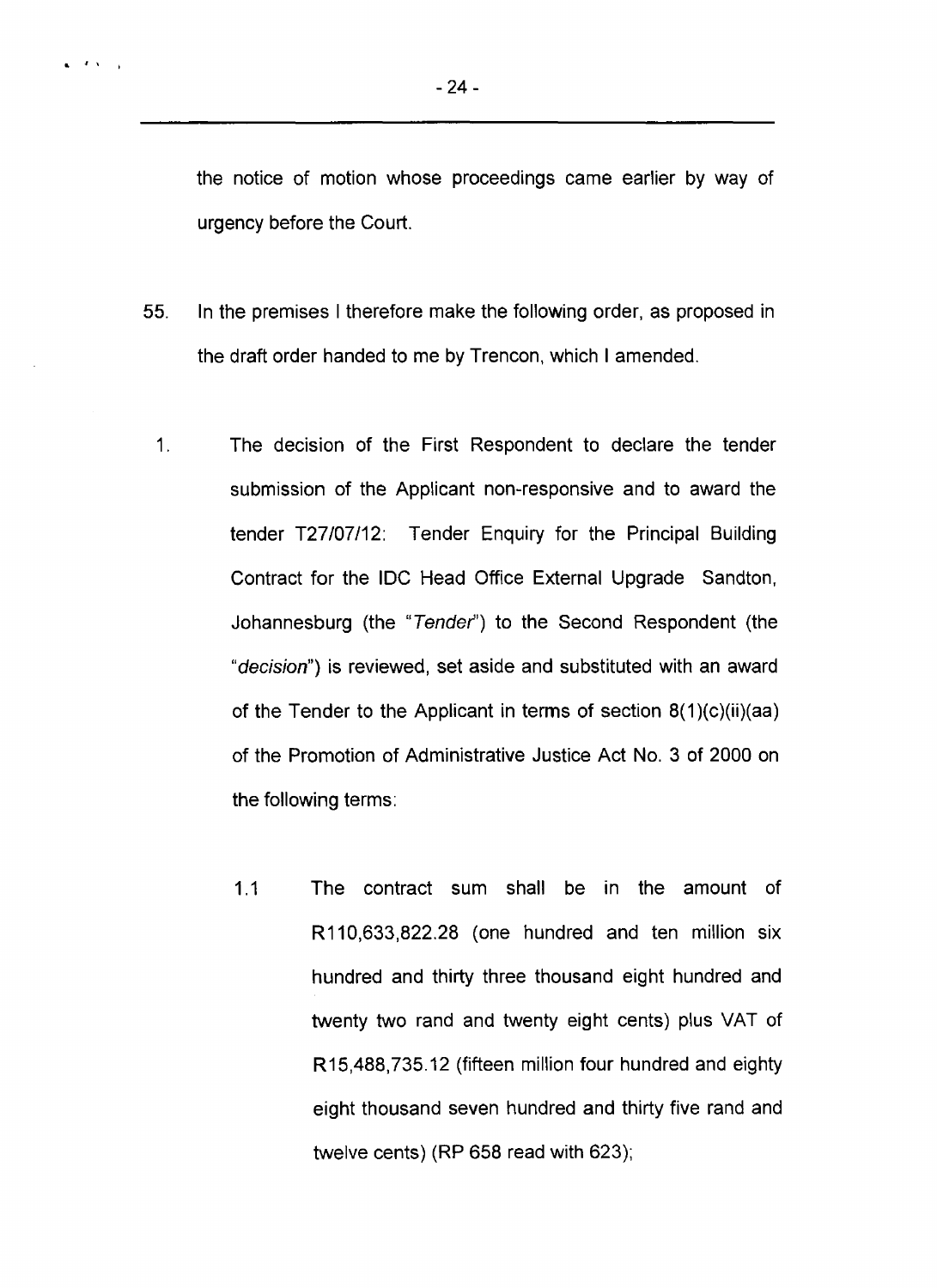- 1.2 The First Respondent shall negotiate in good faith the terms of any final contract and service level agreement with the Applicant;
- 1.3 The Applicant shall have the right to submit claims in terms of clause 9.2.1 read with clause 32.12; and/or clause 32.5 of the JBCC Series 2000 Principal Building Agreement - Edition 4.1 Code 2101 March 2005 prepared by the Joint Building Contracts Committee Inc.
- $2.$ The First Respondent is ordered to pay the Applicant's costs, including the costs of 2 (two) counsel (where employed) in respect of:
	- 2.1 The application under case number 2012/58961;
	- 2.2 The costs in respect of Part A of this application (under case number: 2012/70100);
	- 2.3 The costs in respect of Part B of this application (under case number: 2012/70100).

Att de se

 $\mathcal{A}=\mathcal{A}=\mathcal{A}$